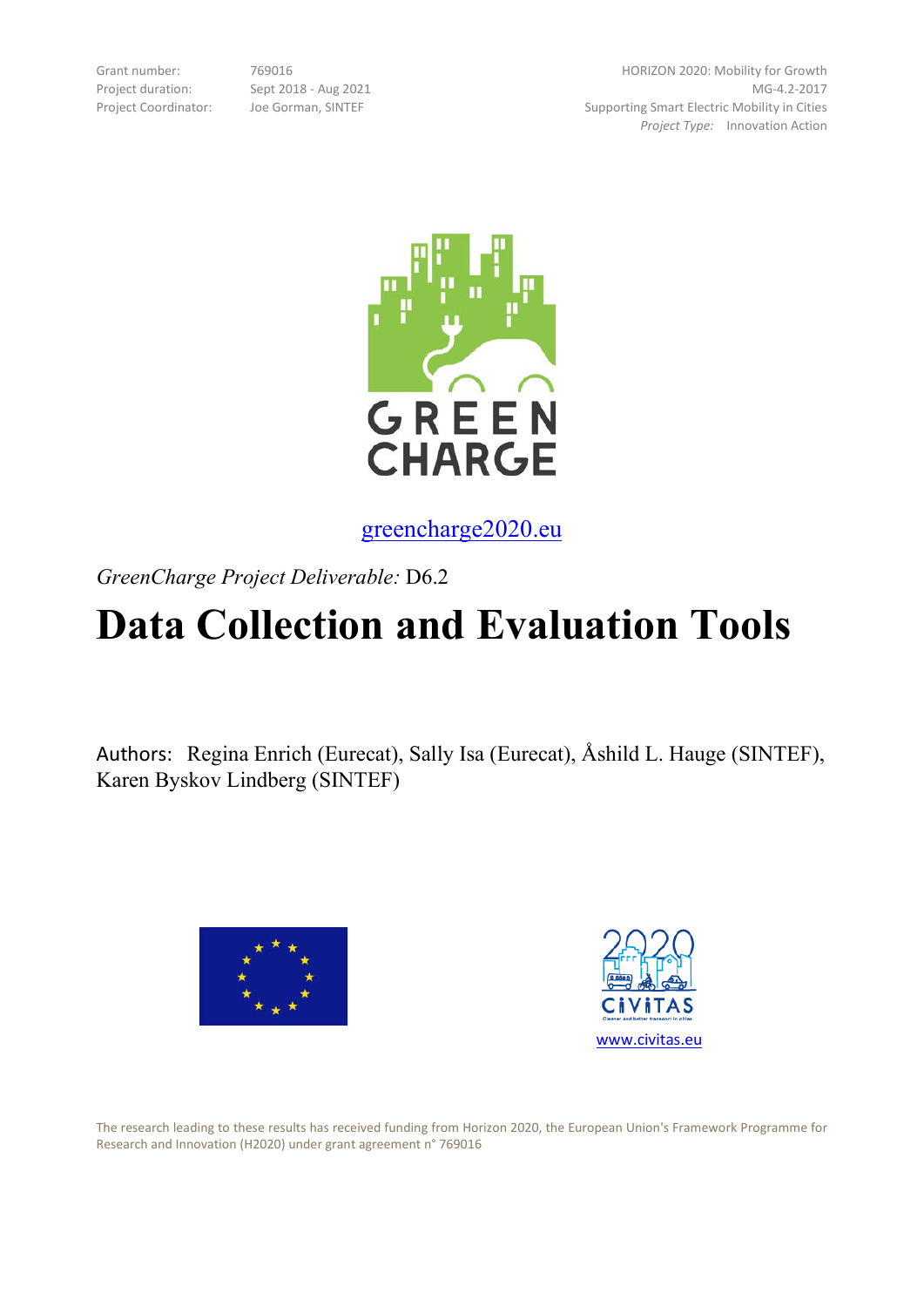Grant number: 769016 Project duration: Sept 2018 - Aug 2021 Project Coordinator: Joe Gorman, SINTEF

HORIZON 2020: Mobility for Growth MG-4.2-2017 Supporting Smart Electric Mobility in Cities *Project Type:* Innovation Action

## About GreenCharge

**GreenCharge takes us a few important steps closer to achieving one of the dreams of modern cities: a zero-emission transport system based on electric vehicles running on green energy, with traffic jams and parking problems becoming things of the past.** The project promotes:

| Power to the   | The GreenCharge dream can only be achieved if people feel confident that they can access         |
|----------------|--------------------------------------------------------------------------------------------------|
| <i>people!</i> | charging infrastructure as and when they need it. So GreenCharge is developing a smart           |
|                | charging system that lets people book charging in advance, so that they can easily access the    |
|                | power they need.                                                                                 |
| The delicate   | If lots of people try to charge their vehicles around the same time (e.g. on returning home from |
| balance of     | work), public electricity suppliers may struggle to cope with the peaks in demand. So we are     |
| power          | developing software for automatic energy management in local areas to balance demand with        |

developing software for automatic energy management in local areas to balance demand with available supplies. This balancing act combines public supplies and locally produced reusable energy, using local storage as a buffer and staggering the times at which vehicles get charged.

*Getting the financial incentives right* Electric motors may make the wheels go round, but money makes the world go round. So we are devising and testing business models that encourage use of electric vehicles and sharing of energy resources, allowing all those involved to cooperate in an economically viable way. *Showing how it works in practice* GreenCharge is testing all of these innovations in practical trials in Barcelona, Bremen and Oslo. Together, these trials cover a wide variety of factors: *vehicle type* (scooters, cars, buses), *ownership model* (private, shared individual use, public transport), *charging locations* (private residences, workplaces, public spaces, transport hubs), energy *management* (using solar power, load balancing at one charging station or within a neighbourhood, battery swapping), and *charging support* (booking, priority charging).

To help cities and municipalities make the transition to zero emission/sustainable mobility, the project is producing three main sets of results: (1) *innovative business models*; (2) *technological support;* and (3) *guidelines* for cost efficient and successful deployment and operation of charging infrastructure for Electric Vehicles (EVs).

The *innovative business models* are inspired by ideas from the sharing economy, meaning they will show how to use and share the excess capacity of private renewable energy sources (RES), private charging facilities and the batteries of parked EVs in ways that benefit all involved, financially and otherwise.

The *technological support* will coordinate the power demand of charging with other local demand and local RES, leveraging load flexibility and storage capacity of local stationary batteries and parked EVs. It will also provide user friendly charge planning, booking and billing services for EV users. This will reduce the need for grid investments, address range/charge anxiety and enable sharing of already existing charging facilities for EV fleets.

*The guidelines* will integrate the experience from the trials and simulations and provide advice on localisation of charging points, grid investment reductions, and policy and public communication measures for accelerating uptake of electromobility.

## **For more information**

Project Coordinator: Joe Gorman, [joe.gorman@sintef.no](mailto:joe.gorman@sintef.no)

Dissemination Manger: Anne-Ingeborg Lund, [anne-ingeborg.vanluijn@pnoconsultants.com](mailto:anne-ingeborg.vanluijn@pnoconsultants.com)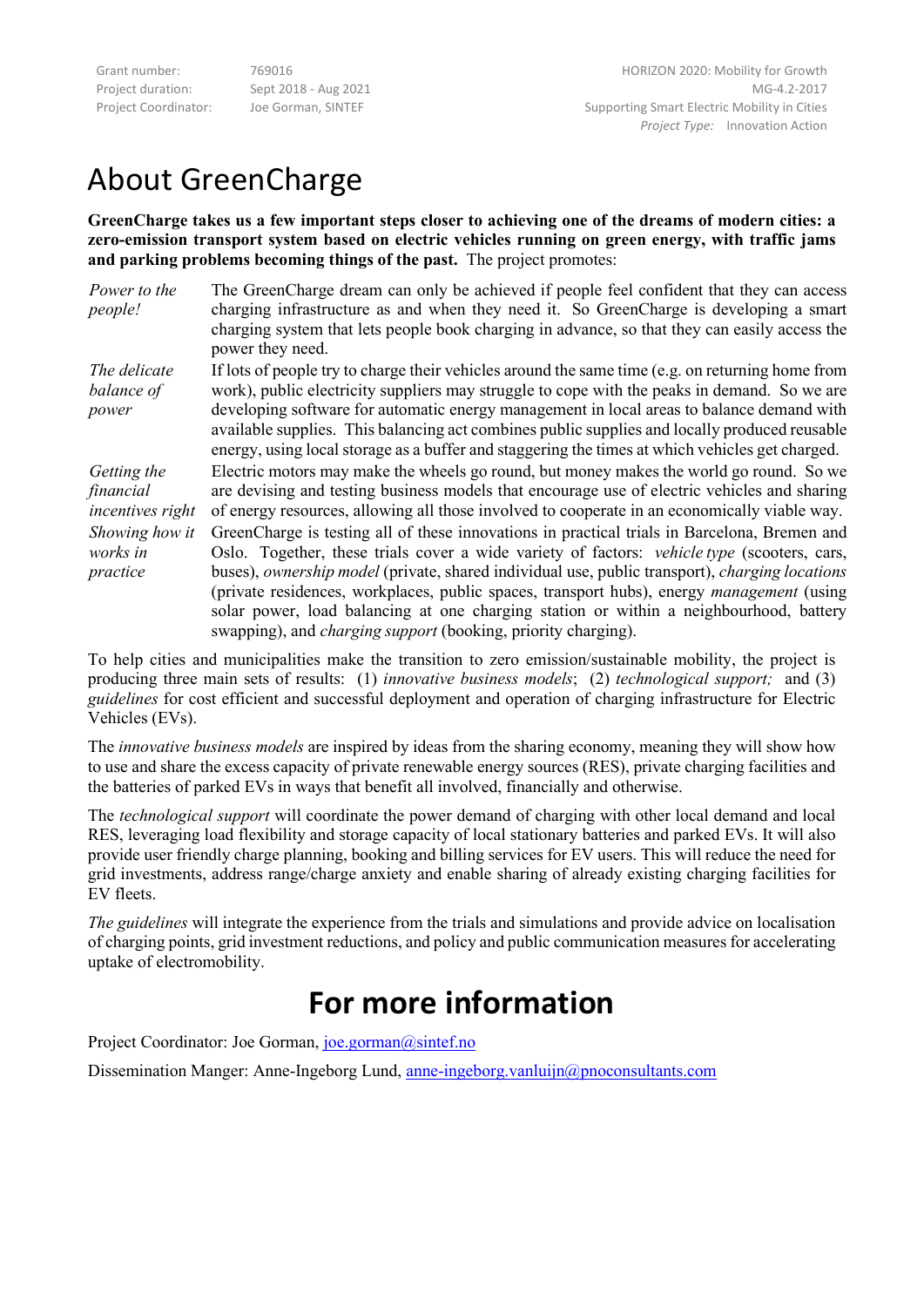

### <span id="page-2-0"></span>**Executive Summary**

This deliverable presents the data collection and evaluation tools to be used to perform the assessment of stakeholder acceptance within GreenCharge project.

The assessment will consist of the computation of the KPIs already defined in deliverable D5.1-D6.1 Evaluation Design and Stakeholder Acceptance Evaluation Methodology and Plan. For most of the KPIs the information required to calculate the KPIs will be based on human interaction. The proposed tools to get this information from users are surveys, interviews, workshops and focus groups.

Surveys are one of the basic tools that will be used to gather user's feedback. According to CIVITAS guidelines, the design of a survey should take into account: objectives of the survey, population to be sampled, relevance of data, precision required, method of measurement, and sampling units. There are several type of surveys, but the ones envisioned to be extensively used in GreenCharge are on-line surveys and paper-format surveys.

Since the population to be sampled is not very big, there is the risk of low participation. However, the size of the sample enables the direct contact and facilitates user engagement. Special attention will be paid to that risk and some mitigation actions has been envisioned such as incentivising including a draw or lottery for participants.

According to CIVITAS analysis, online surveys are the ones with the lowest rate of responses. However, they are very convenient in terms of accessibility to participants (they can provide their answers whenever and wherever it is suitable for them). To mitigate the risks, some incentivising mechanisms will be put in place.

Apart from surveys prepared by GreenCharge partners, additional information can be gathered from external surveys or collaboration with other initiatives. These surveys may help to contextualise the results and for comparison.

Interviews, workshops and focus groups offer a richer interaction with users and enable to capture details that may be overseen in surveys. They have the handicap to gather a group of people in a place for a specific time slot. For efficiency purposes, synergies will be established with other tasks in the project that need also to organise meetings and events such as business model workshops, local reference group meetings, uptake cities meetings and any other relevant dissemination event.

Additional channels to gather user's feedback are user support sections in apps or web pages where users provide comments or complaint about some aspects of the application or service or user satisfaction surveys embedded in apps.

Calculation of KPI analysis will be performed based on data retrieved by the mechanisms previously described. The process is highly manual. In some cases, some categorization of answers may be needed to group and quantify the results. It is not envisioned the used of any additional tool for data processing beyond standard spreadsheets. Eventually, the results may be displayed in an integrated tool for evaluation developed within WP5.

The evaluation process will happen at the end of each iteration of the pilots. For the first iteration, the base line data gathering for most demonstrators will start in February-March 2020 and the evaluation will be completed by July 2020.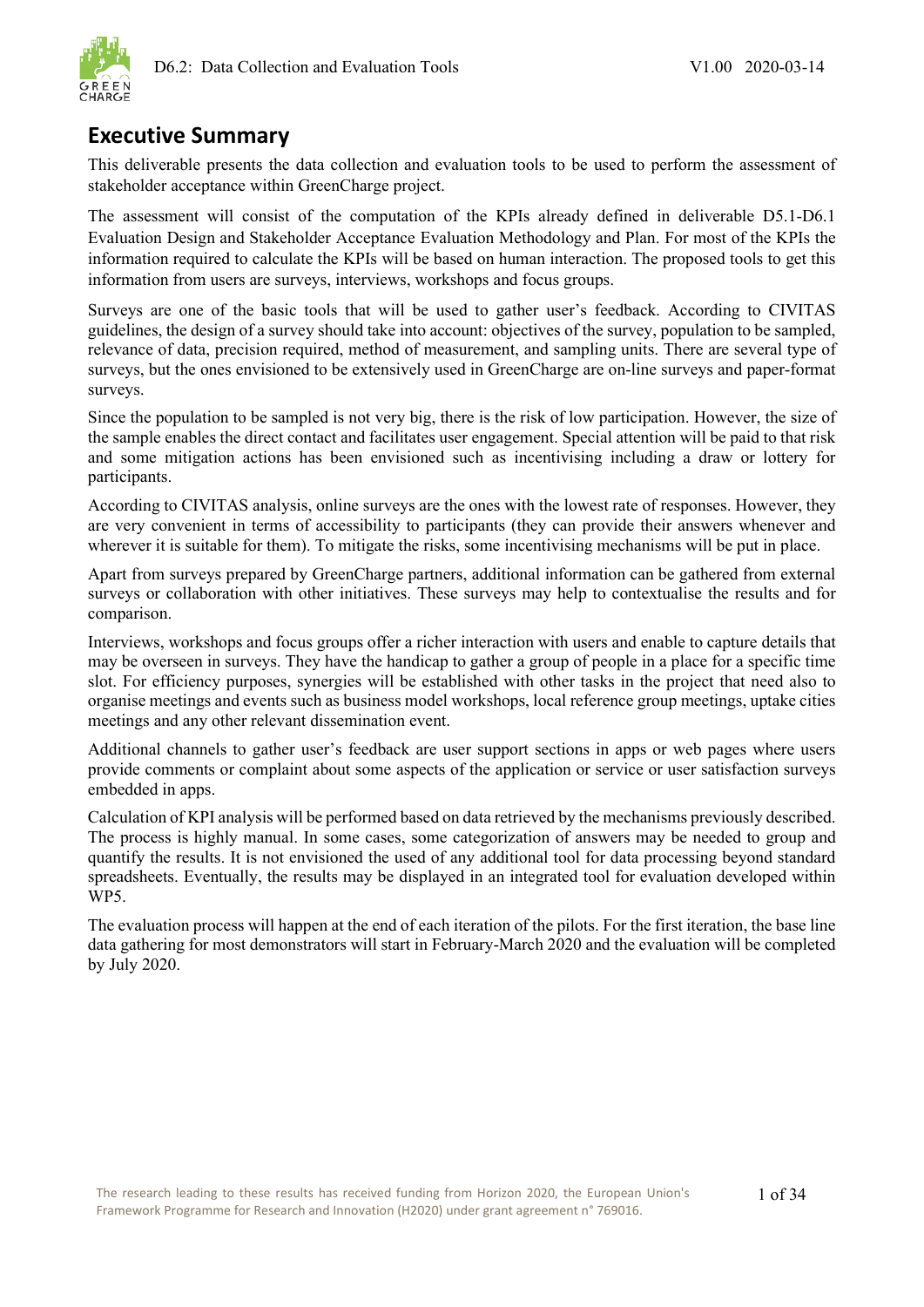

## **Table of Contents**

| $\mathbf{1}$   |          |       |                                                                                         |     |
|----------------|----------|-------|-----------------------------------------------------------------------------------------|-----|
|                | 1.1      |       |                                                                                         |     |
|                | 1.2      |       |                                                                                         |     |
|                | 1.3      |       |                                                                                         |     |
|                | 1.4      |       |                                                                                         |     |
| $\mathbf{2}$   |          |       |                                                                                         |     |
| 3              |          |       |                                                                                         |     |
|                | 3.1      |       |                                                                                         |     |
|                | 3.2      |       |                                                                                         |     |
|                | 3.3      |       |                                                                                         |     |
|                | 3.4      |       |                                                                                         |     |
| 4              |          |       |                                                                                         |     |
| 5              |          |       |                                                                                         |     |
| 6              |          |       |                                                                                         |     |
| $\overline{ }$ |          |       |                                                                                         |     |
|                | 7.1      |       |                                                                                         |     |
|                |          | 7.1.1 |                                                                                         |     |
|                |          | 7.1.2 |                                                                                         |     |
|                | 7.2      |       |                                                                                         |     |
|                | 7.3      |       |                                                                                         |     |
| 8 <sub>1</sub> | Planning |       |                                                                                         | .20 |
| 9              |          |       |                                                                                         |     |
| 10             |          |       |                                                                                         |     |
| A              |          |       |                                                                                         |     |
|                | A.1      |       |                                                                                         |     |
|                |          |       | A.1.1 Oslo pilot: Survey (this is the survey from Nov 2018, it has been revised for Nov |     |
|                |          |       |                                                                                         |     |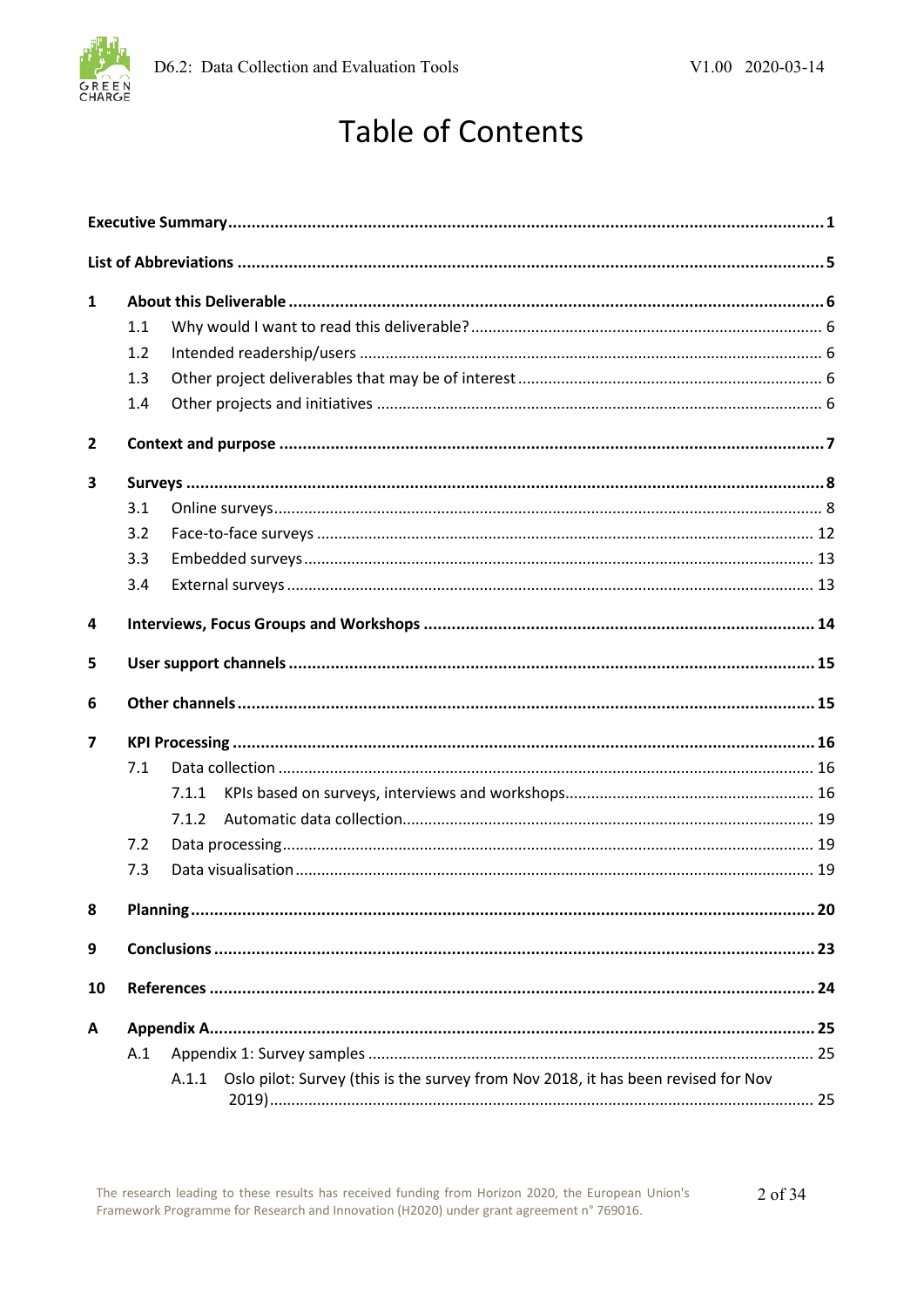

| A.2 | Appendix 2 : Interview guide for group- and individual interviews (adjust to number and |  |
|-----|-----------------------------------------------------------------------------------------|--|
|     | A.1.2 Barcelona pilot: Survey (this is the on-line survey from May 2019, it replaces a  |  |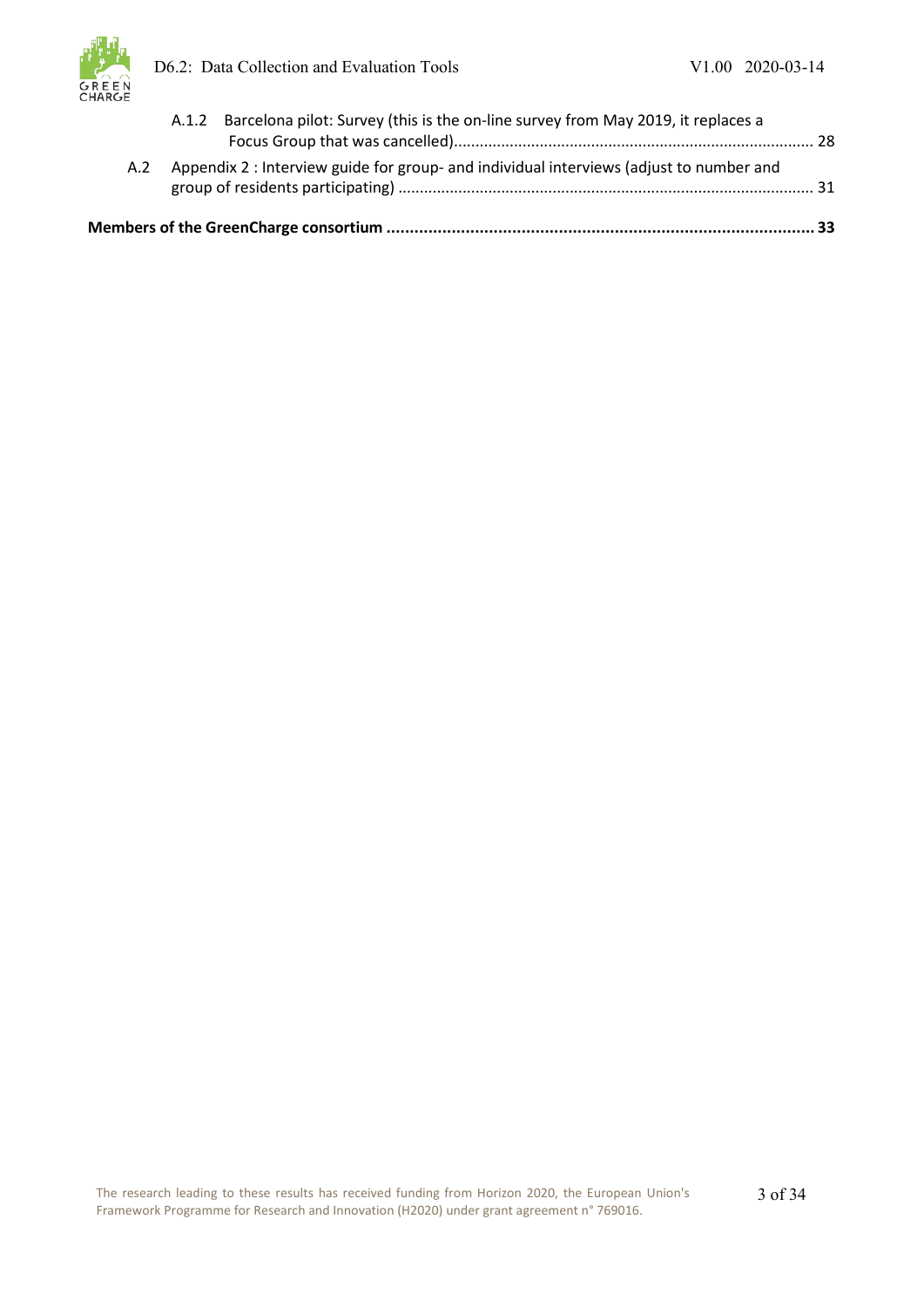

## Table of Figures

## List of Tables

| Table 3: Summary of stakeholders acceptance indicators based on data retrieved through surveys  16 |  |
|----------------------------------------------------------------------------------------------------|--|
|                                                                                                    |  |
|                                                                                                    |  |
|                                                                                                    |  |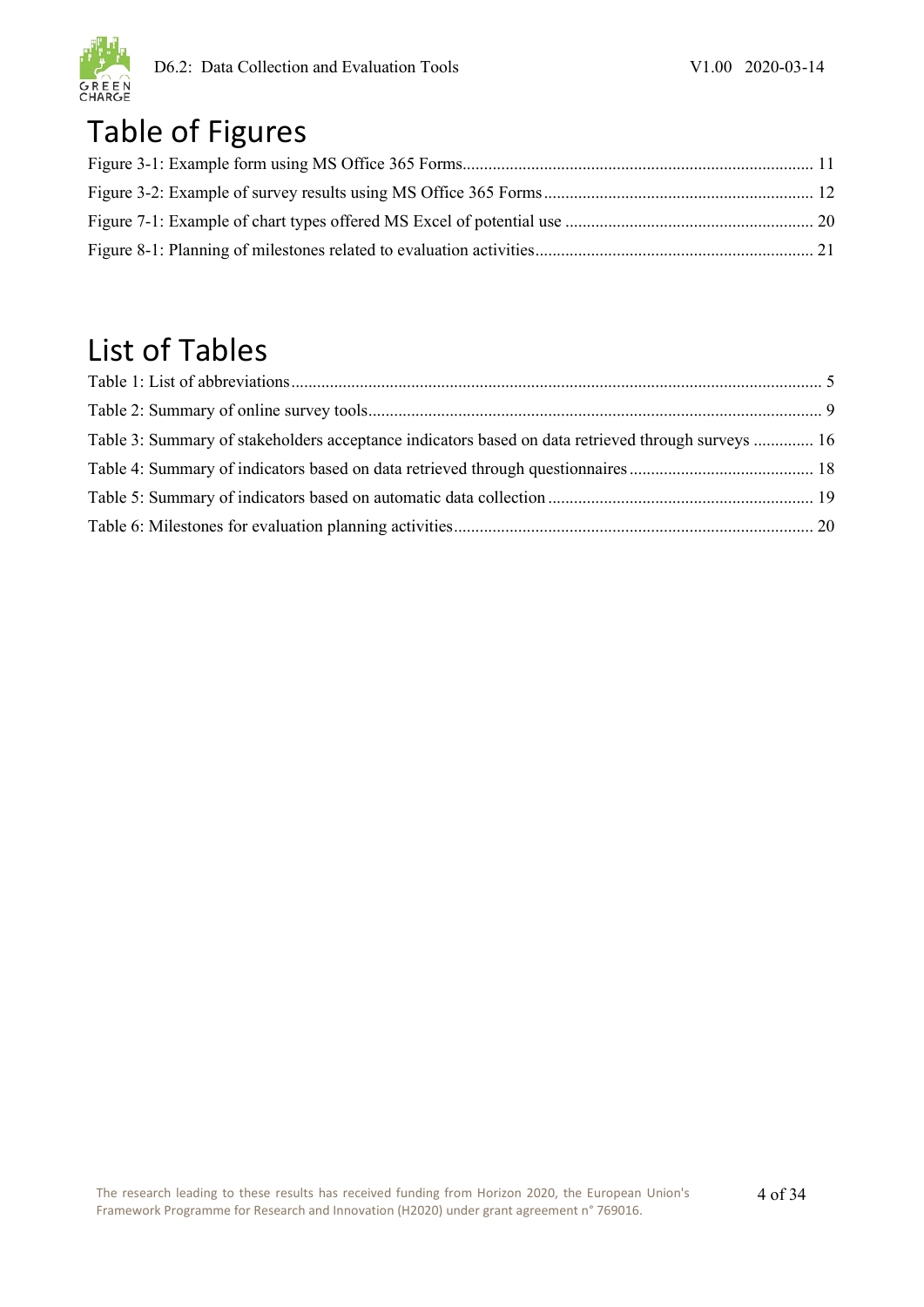

### <span id="page-6-0"></span>**List of Abbreviations**

### <span id="page-6-1"></span>**Table 1: List of abbreviations**

| Abbreviation | <b>Explanation</b>       |
|--------------|--------------------------|
| <b>DoW</b>   | Description of Work      |
| <b>SoC</b>   | State of Charge          |
| URL          | Uniform Resource Locator |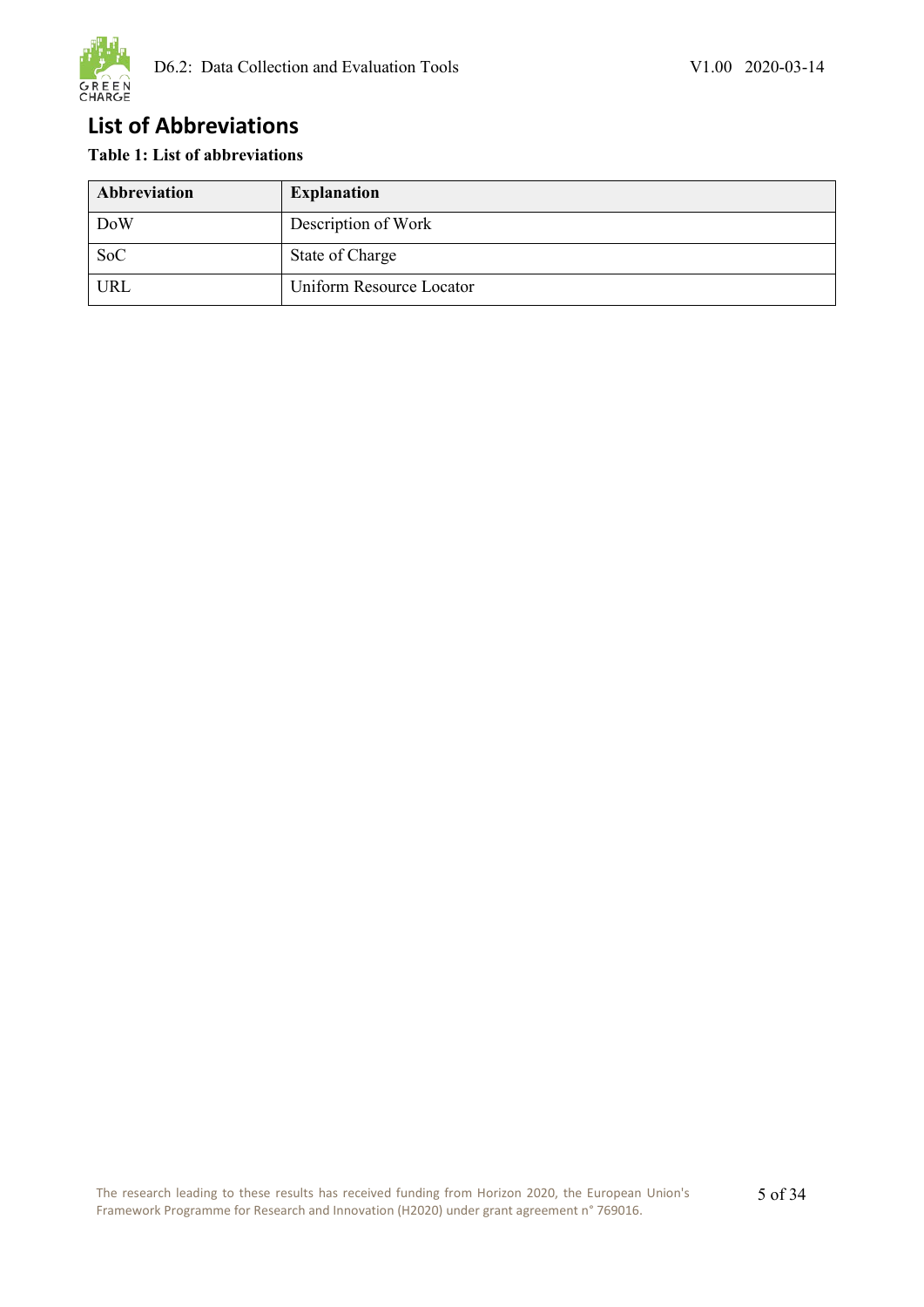

### <span id="page-7-0"></span>**1 About this Deliverable**

### <span id="page-7-1"></span>**1.1 Why would I want to read this deliverable?**

This deliverable presents the tools that will be used for data collections and evaluation of stakeholders acceptance. The reasons that have led to the choice are also explained.

### <span id="page-7-2"></span>**1.2 Intended readership/users**

This deliverable is mainly targeting groups of readers:

- Pilot site managers to keep in mind the relevance of data collection and the purpose.
- Business model developers to identify to collaborate in the preparation of surveys, since they might need to collect also feedback from stakeholders
- Dissemination activities organisers to coordinate events that might help to gather survey participants
- As a public delivery it may help to decide on data retrieval processes from users for similar initiatives.

### <span id="page-7-3"></span>**1.3 Other project deliverables that may be of interest**

It is recommended first to read D5.1-D6.1 to get familiar with the application of CIVITAS methodology and the definition of KPIs selected to be evaluated in the project and the measures to be pilot in each demonstrator.

### <span id="page-7-4"></span>**1.4 Other projects and initiatives**

The evaluation methodology used is based on CIVITAS framework, thus CIVITAS is an initiative relevant for the project.

It might also be of interest to share results with sister projects such as Meister.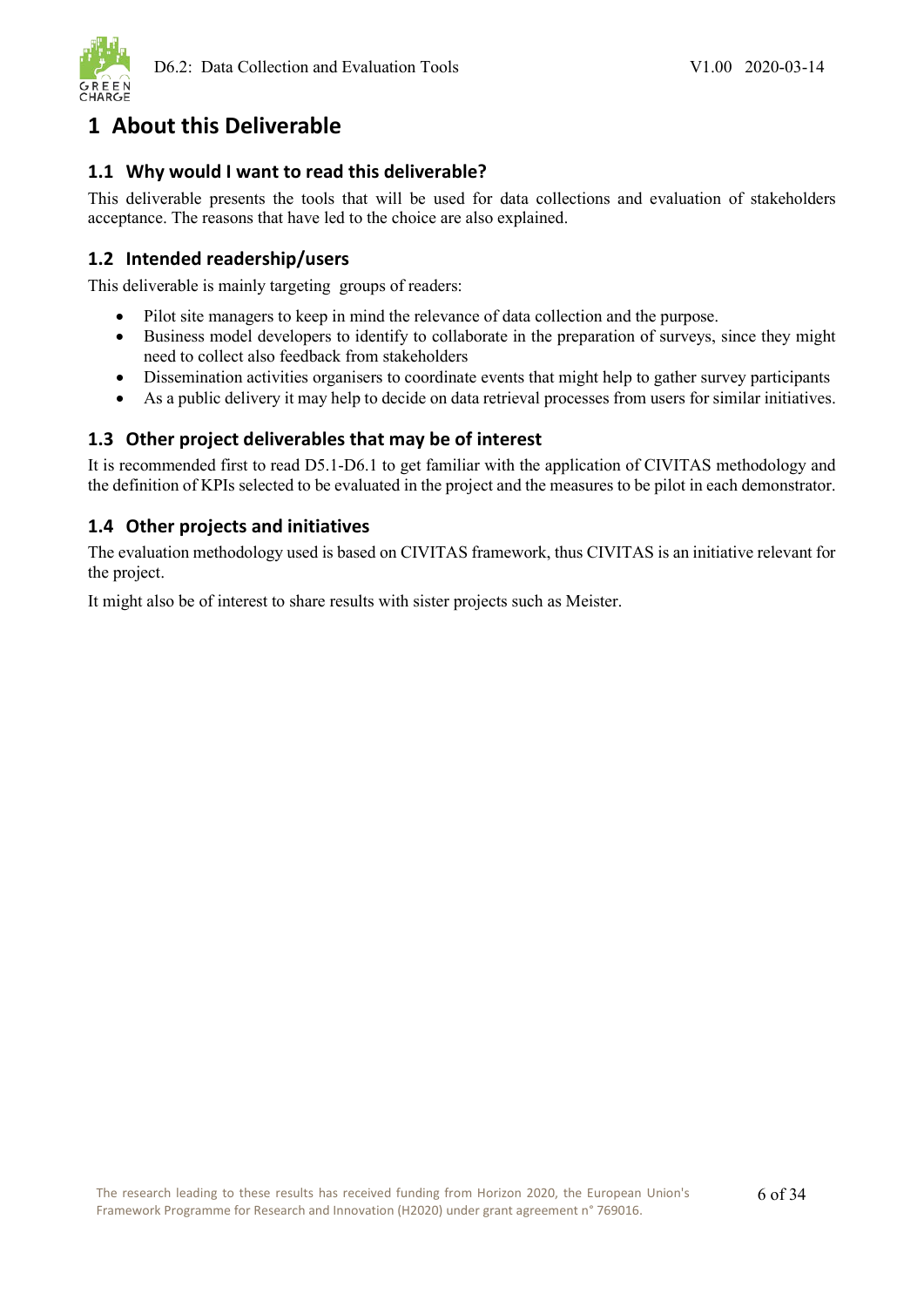

### <span id="page-8-0"></span>**2 Context and purpose**

In order to assess how the solution developed within GreenCharge project may help to enhance EV usability and the penetration of renewable energy, the user acceptance is as important as the performance of the systems integrated. In this sense, some indicators had been defined to evaluate how the systems and the measures implemented are satisfactory to the different stakeholders. Since the type of information provided by humans is different from that provided by machines, the data collection methods have also to be different.

The task to select the appropriate tools to collect user's feedback, analyse and evaluate it is reported in this deliverable.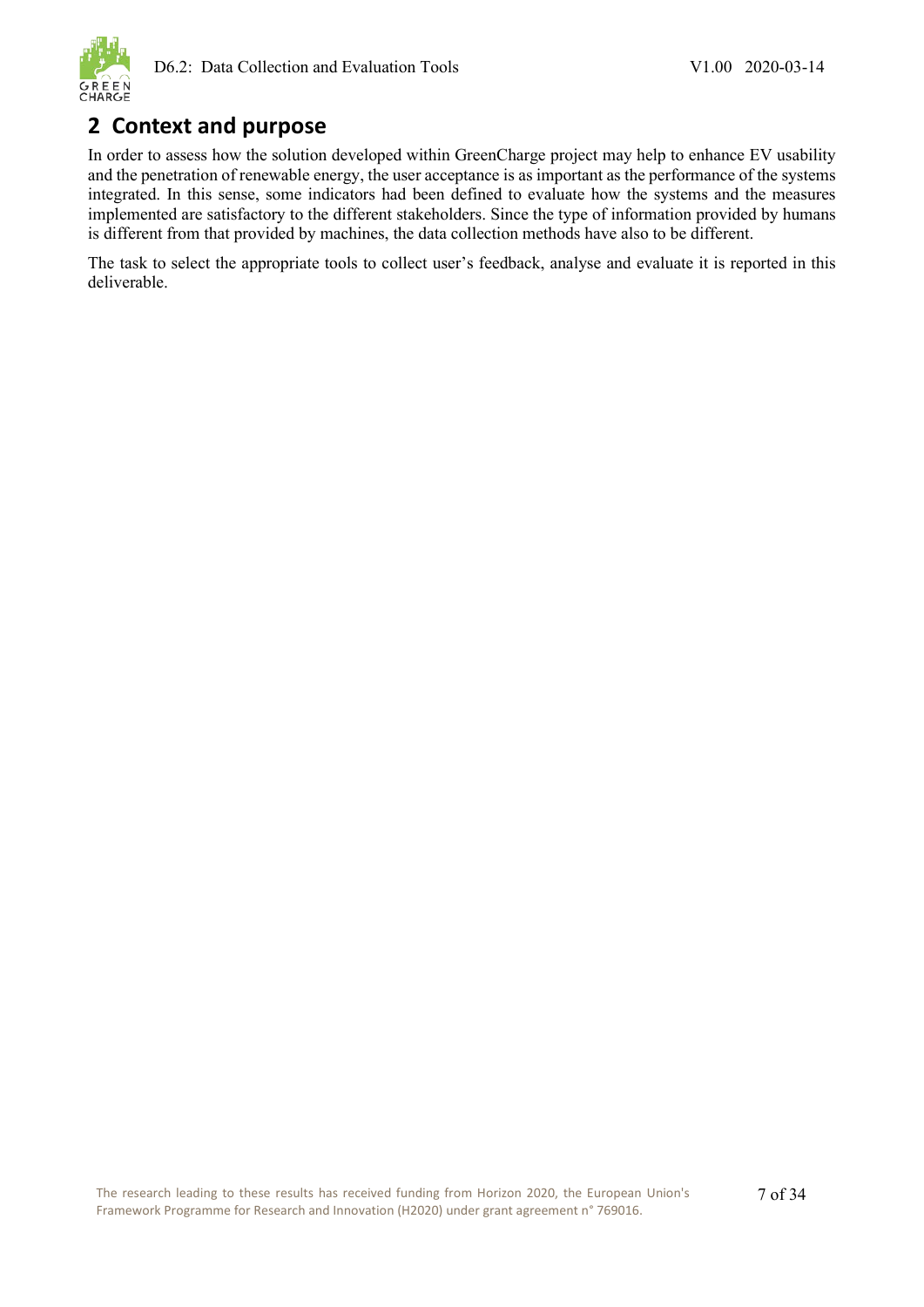

### <span id="page-9-0"></span>**3 Surveys**

Surveys are a very common mechanism to get feedback from users. They are defined as a research method used to collect data from a pre-defined group of respondents to gain information. They are basically a list of questions, either with pre-defined answers to be chosen (Yes/No, mark from 1 to 10,…), or allowing free answers. There is also a variety of means to conduct surveys; the most popular are by phone, mail, via internet, face-to-face.

It is out of the scope of this deliverable to present a comprehensive study on survey methodology; however, some basic principles are considered to produce effective surveys within GreenCharge. As introduced in deliverable D5.1-D6.1 Evaluation Design/Stakeholder Acceptance Evaluation Methodology and Plan [1], the CIVITAS Framework has been adopted as GreeCharge evaluation methodology. Taking into account the general considerations provided by CIVITAS framework related to Survey methodologies [2], this is how the main aspects will be handled:

- Objectives of the survey: the content of the survey will evolve during the project lifetime; while the first surveys will tackle user needs and expectations, the intermediate and final surveys will gather user experience and satisfaction
- Population to be sampled: since the users and stakeholders involved in the pilot sites are limited, we will try to reach all them. There is a risk of low participation; however, users participating in the pilots are quite motivated and we expect the sharing of first-hand information and the participation in the definition of the services will be engaging mechanisms. For the rest of the population not directly affected by the measures, we will try to get input from public available surveys and other initiatives
- Relevance of data: It is important to minimize the number of questions in order to limit the time needed to complete the survey. Furthermore, the personal data inquiry will be kept to minimum levels; however, some data such as gender and age are thought to be relevant for the analysis.
- Precision required: the precision achieved will be limited by the sample, that in this case is the number of users involved in the pilot site.
- Method of measurement: It is expected to combine different approaches: interview, self-administered questionnaire and personal visit, among others. A more detailed description of them will follow in the next sections.
- Sampling units: The sampling units will be individuals.
- Sample selection: Due to the limited number of populations to be sampled, the selection will be to reach everyone involved in the pilots.

Lack of engagement and participation is a potential risk to face. It is envisioned to mitigate this risk by using the most successful mechanisms, in terms of participation, and to offer some kind of simple reward or incentive.

Regarding the first action, in-person data collection such as interviews and face-to-face surveys will be preferred to postal or email surveys. According to CIVITAS guideline [3], in-person data collection has the highest response rate, while mail or internet are amongst the lowest. Additionally, coverage and data quality are also better when in-person methods are used. On the other hand, they require more time and sometimes it is difficult to find suitable time slots for all the interviewees. A combination of different methods will be chosen according to circumstances.

Finally, regarding rewarding participation, we will consider promoting some kind of simple draw or lottery with a modest "prize". Past experiences showed incentivising while keeping the costs reasonably low is an effective technique.

### <span id="page-9-1"></span>**3.1 Online surveys**

Online surveys are a replication of traditional surveys where survey respondents were given a questionnaire on paper format. Internet allows to deliver surveys to a huge number of potential respondents through a URL, either by a notification email or in link a webpage or app.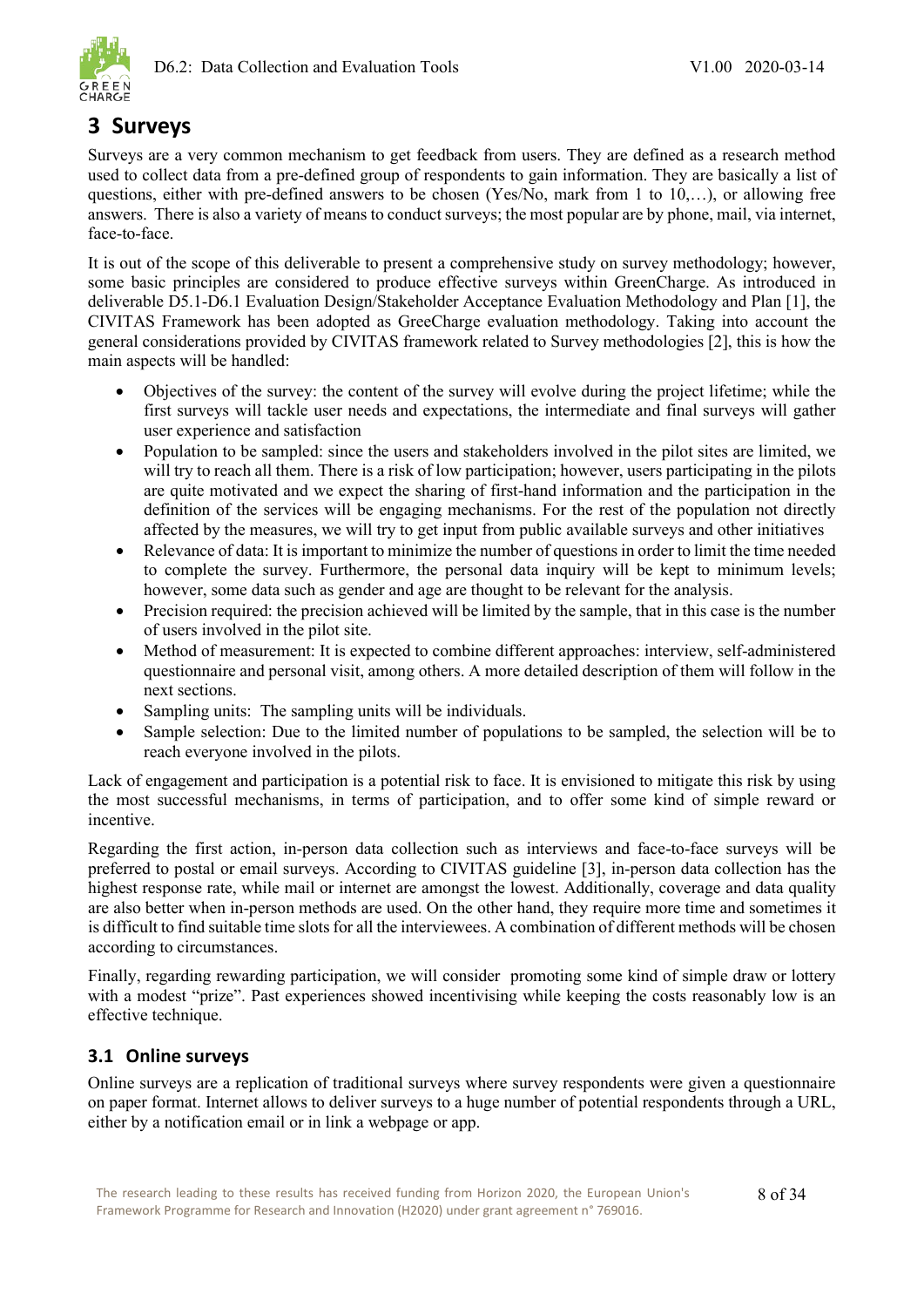Although a huge number of respondents can be reached, in general, the response rate is low. However, it enables flexibility since respondents can choose the best moment to reply and it is not necessary to be in a specific place at a set time. Combined with reminders and some incentives, they are foreseen as a good tool for GreenCharge. Additionally, the results are gathered automatically in an electronic format, thus making it easier to process afterwards.

The following table is a summary of an overview of different online survey tools available through SINTEF's management system. We have used this list/table to provide an introduction to different tools, although they are not analysed in detail with respect to cost, usability etc.

| <b>Survey tool</b> | <b>Description</b>                                              | <b>GDPR</b> compliant              | <b>Availability</b>     |  |
|--------------------|-----------------------------------------------------------------|------------------------------------|-------------------------|--|
| Netigate           | Advanced online surveys<br>Basic safety measures<br>implemented | Yes. Servers in EU/EEC<br>(Sweden) | License fee             |  |
|                    | No possibility of<br>anonymous answers                          |                                    |                         |  |
| Confirmit          | Advanced online surveys                                         | No. Servers in both                | License fee             |  |
|                    | <b>Basic</b><br>safety<br>measures<br>implemented               | EU/EEC and USA.                    |                         |  |
|                    | No possibility of<br>anonymous answers                          |                                    |                         |  |
| Questback          | Advanced online surveys                                         | Yes. Servers within                | License fee             |  |
|                    | safety<br>Basic<br>measures<br>implemented                      | EU/EEC (Germany)                   |                         |  |
|                    | No possibility of<br>anonymous answers                          |                                    |                         |  |
| SurveyMonkey       | Advanced online surveys                                         | No. Servers in the USA             | Subscription            |  |
|                    | Basic<br>safety<br>measures<br>implemented                      |                                    |                         |  |
|                    | Allows for anonymous<br>surveys                                 |                                    |                         |  |
| MiPro/ QuenchTec   | Advanced online surveys                                         | Yes. Servers within                | License through SINTEF  |  |
|                    | <b>Basic</b><br>safety<br>measures<br>implemented               | EU/EEC (Sweden)                    |                         |  |
|                    | Allows for anonymous<br>surveys                                 |                                    |                         |  |
| SurveyXact         | Advanced online surveys                                         | Yes. Servers within                | Offers test licenses to |  |
|                    | safety<br>Basic<br>measures<br>implemented                      | EU/EEC (Denmark)                   | <b>SINTEF</b>           |  |
|                    | Allow for FEIDE-log in                                          |                                    |                         |  |

<span id="page-10-0"></span>

|  | Table 2: Summary of online survey tools |
|--|-----------------------------------------|
|  |                                         |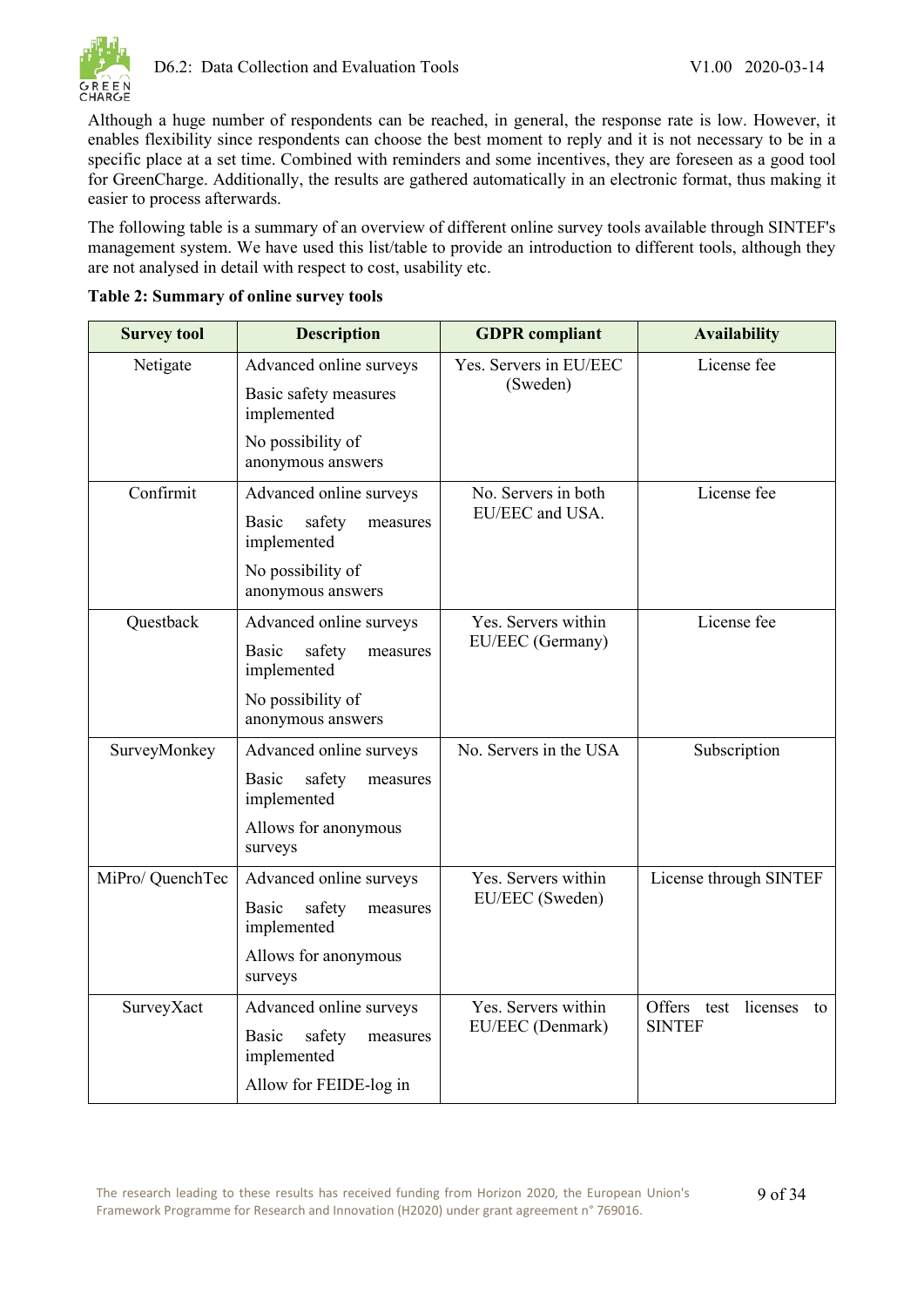

| <b>Survey tool</b> | <b>Description</b>                                                       | <b>GDPR</b> compliant                                                      | <b>Availability</b>                                                                        |
|--------------------|--------------------------------------------------------------------------|----------------------------------------------------------------------------|--------------------------------------------------------------------------------------------|
| Google forms       | Simple online surveys<br>Not suitable for collection<br>of personal data | No. Servers in the USA.                                                    | Available to Google users                                                                  |
| MS Forms           | Simple online surveys<br>safety<br>Simple<br>measures<br>implemented     | Yes. European users use<br>servers within EU/EEC<br>(Ireland, Netherlands) | Available to MS Office<br>(SINTEF,<br>365<br>users<br>Eurecat use it as corporate<br>tool) |

By the time of writing this report, an online survey has already been conducted in Barcelona pilot site. The tests done using MS Forms (MS Office 365) turned out to be satisfactory. Furthermore, being a corporate tool, both for SINTEF and Eurecat organisations, there is no extra associated cost to use it, and it is envisioned to be used in the future for the coming online surveys.

MS Forms allows to complete the survey anonymously or using the MS Office 365 user. Users often prefer an anonymous survey. However, for future surveys, if a lottery has to be organised, those users aiming to win the prize should provide a valid email address so that they can be contacted.

The main features when creating a survey are:

- It considers different type of questions: options, text, rating, linkert, date as seen in [Figure 3-1](#page-12-0)
- Sections can be included to facilitate survey structuring
- It allows certain degree of customisation as theme (foreground/background colours), images (logos)
- It is possible to upload files
- It enables to pre-visualise the survey as to be seen on PC and mobile platform
- It uses the browser language; however, it has not been found an easy way to create a multi-language survey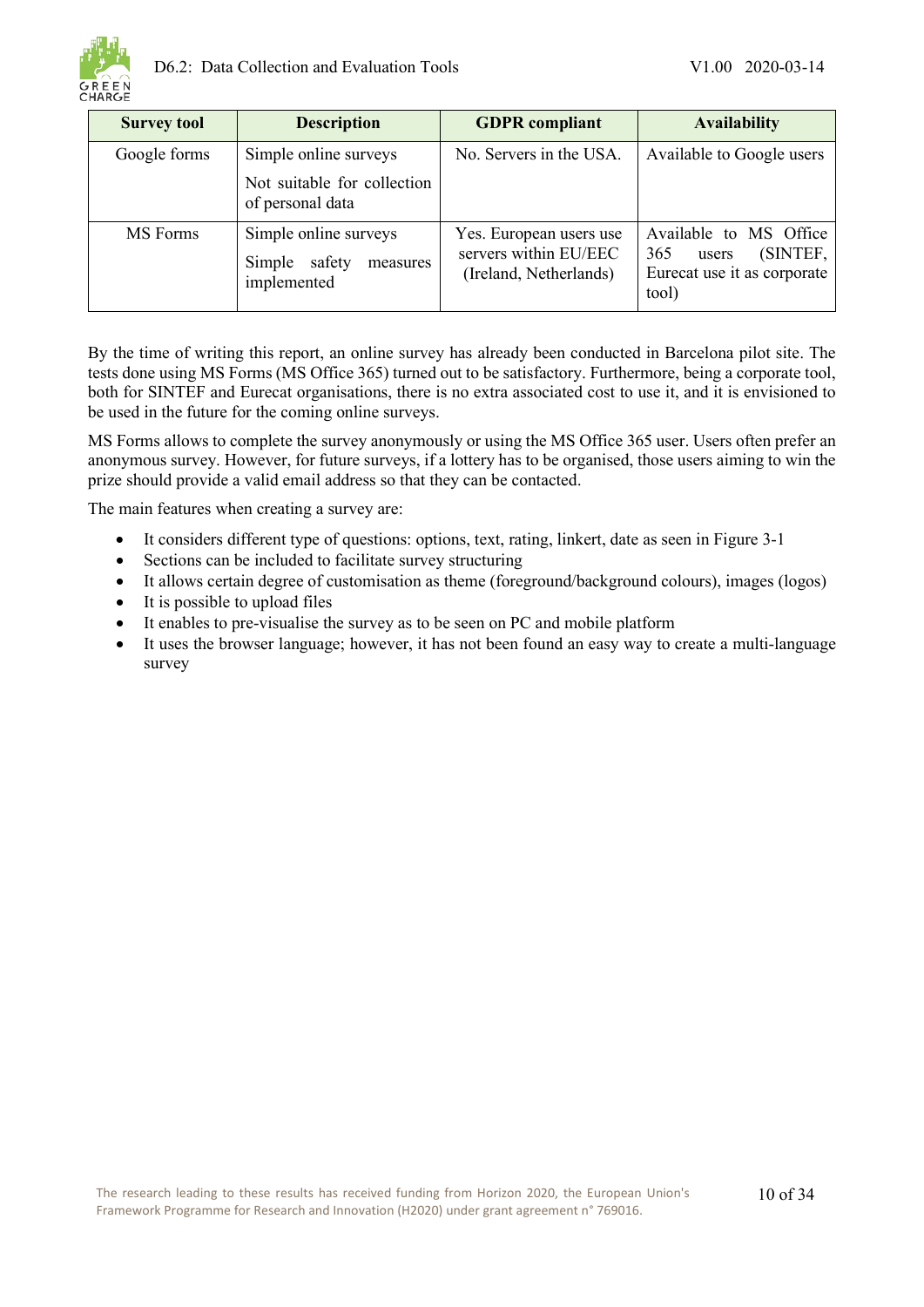

| Preguntas                                                                  | Respuestas |
|----------------------------------------------------------------------------|------------|
| Example Form                                                               |            |
|                                                                            |            |
| 1. What is option?                                                         |            |
| O Option A                                                                 |            |
| Option B<br>$\bigcirc$                                                     |            |
| O Option C                                                                 |            |
| 2. What is your favourite electromobility project?<br>Escriba su respuesta |            |
| 3. Is this survey useful                                                   |            |
| *****                                                                      |            |
| Agregar nuevo                                                              |            |

**Figure 3-1: Example form using MS Office 365 Forms**

<span id="page-12-0"></span>The main features when collecting and analysing the survey results are:

- Statistics are calculated automatically (number of participants, time to complete the survey, percentage of each answer)
- Results can be exported in Excel format for further analysis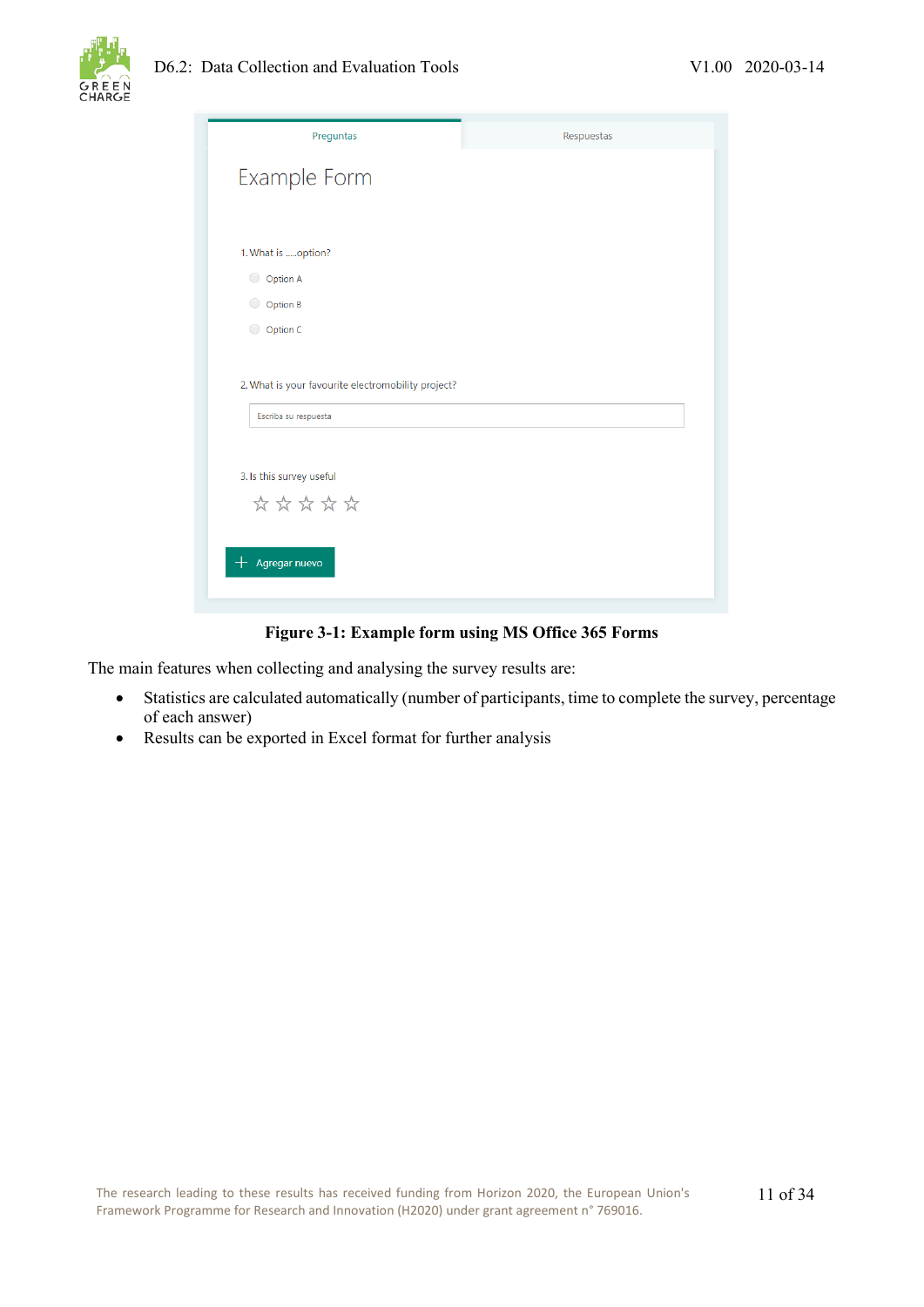

### D6.2: Data Collection and Evaluation Tools V1.00 2020-03-14



**Figure 3-2: Example of survey results using MS Office 365 Forms**

<span id="page-13-1"></span>The usability has been proven satisfactory both from the survey creator and the survey respondent; with no previous experience a complete survey was done within 4 hours. Tests done among colleagues to validate the understandability and user experience triggered no issues.

A sample of an on-line survey issued to the e-bike sharing service in Sant Quirze demonstrator (Barcelona) can be found in Appendix [I.A.1.a\)\(1\)A.1.2.](#page-29-0)

### <span id="page-13-0"></span>**3.2 Face-to-face surveys**

The difference between face-to-face surveys compared to on-line surveys is that the surveyor may assist the surveyed whenever a question is not clear. It might be of interest if the target group is not familiar with new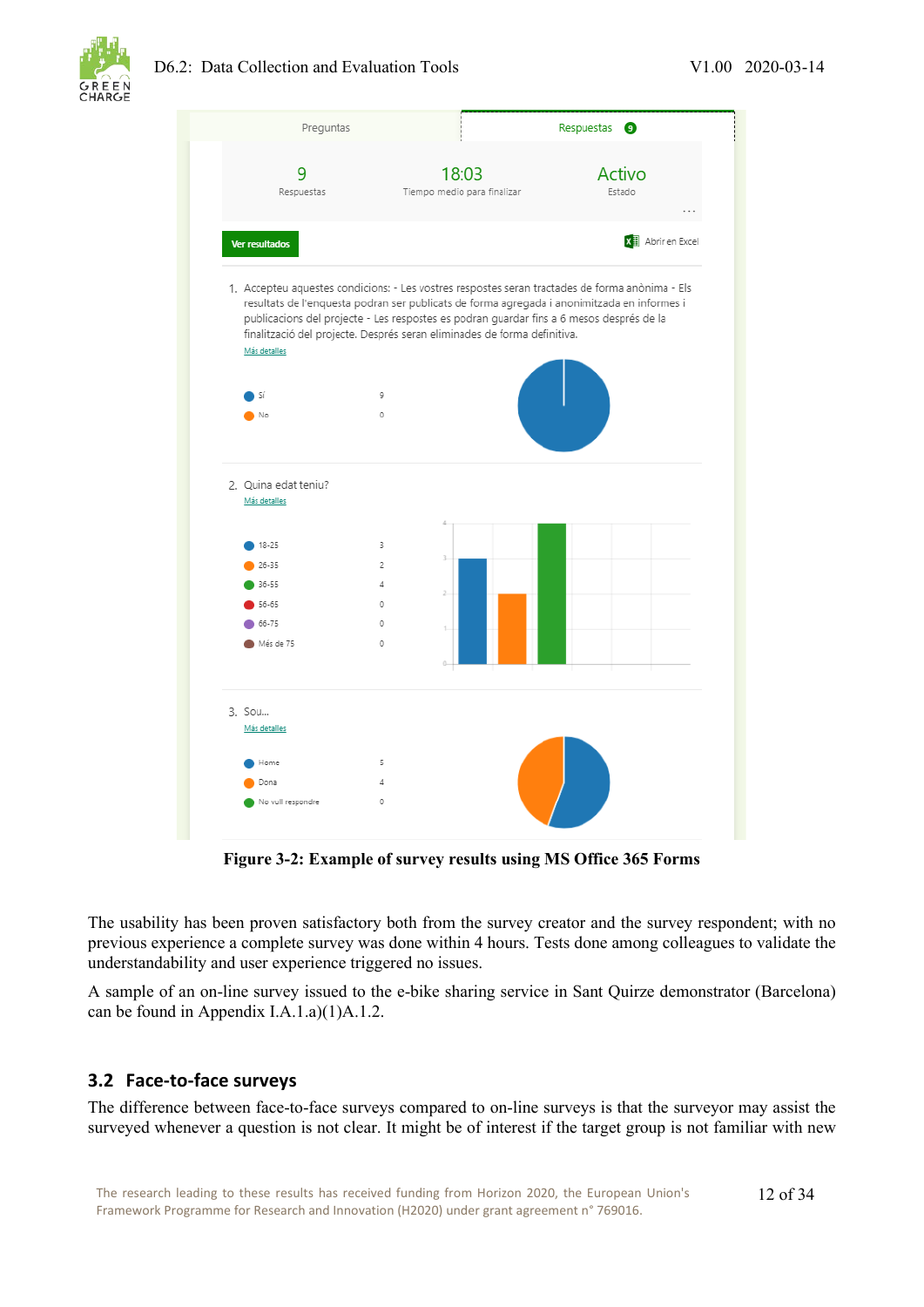

technologies or has any disability. The support to perform a face-to-face survey may be on paper format or the surveyor may introduce personally the answers on a tablet or similar device. The latter has the advantage that the results are digitally stored, and the analysis is conducted the same way as the on-line surveys. However, the interaction with the respondent might influence the answers of people trying to provide only answers that are socially accepted.

The paper format survey approach may be very useful in events, where participants are asked to complete a survey before leaving. It is a mechanism to be considered in the dissemination events organised by the project. In other circumstances, such as surveying users participating in a demonstrator it is more fruitful to conduct an interview, which offers the opportunity to get more information, once the issue of arranging a time and place for the user has been overcome.

A sample of the interview elaborated by SINTEF for Roverkollen demonstrator participants can be found in Appendix [I.A.1.a\)\(1\)A.1.1](#page-26-2)

### <span id="page-14-0"></span>**3.3 Embedded surveys**

In the case of the people to be surveyed regularly uses an app or any other type of application, the utilization of such an application to deliver a survey is very efficient. In this case we refer to this kind of surveys as embedded surveys. The particularity of this type of surveys is that they are meant to be very short, such as answering 1 or 2 questions. A typical example is providing a rating (1 to 5 stars), like or dislike and eventually asking the reason for such a rate.

One aspect to be taken into account is that they have not to be issued very often, or at least, the user should have the option to skip it. Otherwise they become an annoyance. Furthermore, they allow to be very specific on the questions and when to issue them since the activity of the user is known by the system. It is envisioned to use this kind of mechanism at least in one of the demonstrator in Barcelona (BCL.D1) in the second iteration.

The way to integrate the results of this kind of surveys will be a manual process. The most likely way is to export the information from the service provider (MOTIT, Eurecat) in csv or Excel format and make the necessary transformations to convert them into the input data to calculate the correspondent KPI.

### <span id="page-14-1"></span>**3.4 External surveys**

In order to get more data to perform a comprehensive evaluation it can be helpful to take advantage of the results of surveys conducted outside the project. The sister project Meister<sup>[1](#page-14-2)</sup> circulated a survey to gather information about the situation of electromobility in the cities involved in GreenCharge pilot sites. A similar action can be triggered from GreenCharge project to Meister later in the project. The goal of such action is not directly to get data to compute the KPIs defined in GreenCharge project but to be able to perform a qualitative analysis and comparison between different initiatives and try to understand the influence of some context variables that scape to our control, such as economic fluctuations, political changes in national or international bodies, and alike.

Similarly, surveys conducted by public authorities or academia may of interest to compare and contextualised the results.

Typically, the results of such surveys are published in the form of articles, presentations, infographic material or press releases. Thus, if needed, the data will be imported manually. However, as mentioned before, the goal is to do a qualitative analysis.

<span id="page-14-2"></span><sup>1</sup> <https://meisterproject.eu/>

The research leading to these results has received funding from Horizon 2020, the European Union's Framework Programme for Research and Innovation (H2020) under grant agreement n° 769016.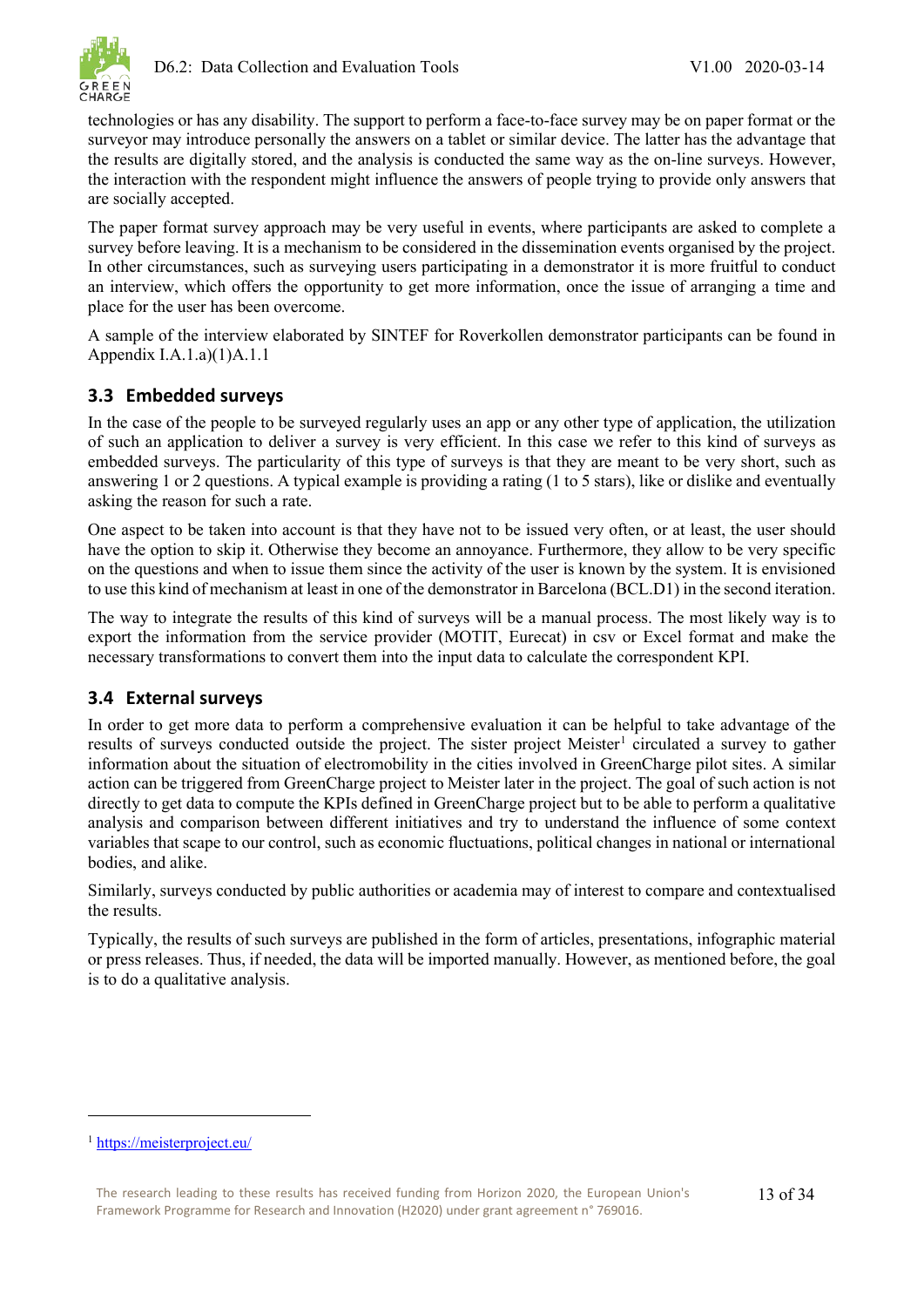

### <span id="page-15-0"></span>**4 Interviews, Focus Groups and Workshops**

A valuable mechanism to get users feedback are focus groups and workshops. Using free questions and open discussions let to capture subtleties that cannot be captured in surveys with close questions.

However, the main handicap of focus groups and workshops are the challenge to gather a group of people at a specific time and place.

The data will consist of written text. The interview notes will be stored in a folder separated from the list of contacts. No contact information will be stored together with the notes from the interviews, and the data will be treated anonymously.

The formats chosen to conduct these activities within the project are the following:

### • **Individual and group interviews**

The interviews will be conducted as individual (1 hour) or group interviews (1,5 hours), depending on the budget and participants' availability.

The interviews will be executed with two researchers present. One responsible for asking questions, and one responsible for taking notes and checking the interview guide.

The KPIs measured through interviews are the same as the ones described for surveys.

No contact information will be stored together with the notes from the interviews, and the data will be treated anonymously.

In the case of group interviews, the researchers are responsible for making sure that everybody gets a chance to speak, and balancing the discussion. If it is not balanced enough, they will add individual interviews with the same participants.

A guide for conducting interviews elaborated by SINTEF for the Oslo pilot can be found in Appendix [I.A.1.a\)\(1\)A.2.](#page-32-0)

### • **Workshops**

As business model workshops organized by WP3 partners are planned to gather not only project partners but also external individuals and organizations which are relevant stakeholders for the project, WP6 and WP3 partners will go together to arrange most of these workshops both from a business and an evaluation perspective. The first business workshop has been organised in each of the pilot sites within the first semester of the project. In such early stage, there were not specific activities prepared for a WP6 perspective, but it helped to elucidate the different perspectives of the participant stakeholder groups. In the following workshops a more specific content for WP6 will be prepared.

Similarly, Local Reference Group meetings and Uptake cities group meetings are valuable channels to gather feedback about the measures planned to be implemented and find the key questions to address in the surveys and interviews. That is the case of the questionnaire elaborated by WP7 partners and distributed during the Uptake cities group meeting that took place in October 2019 in Bremen. Once more, the information gathered cannot be directly used to evaluate the KPI defined for GreenCharge but helps to contextualised and to prepare the surveys.

### • **Focus groups**

Focus group are similar to workshops and there are meant to discuss about a particular topic within a group of participants. Contrary to surveys, the discussion is very open. The moderator of the focus group has to take care of the time so that all aspects meant to be discussed are handled. Similarly, the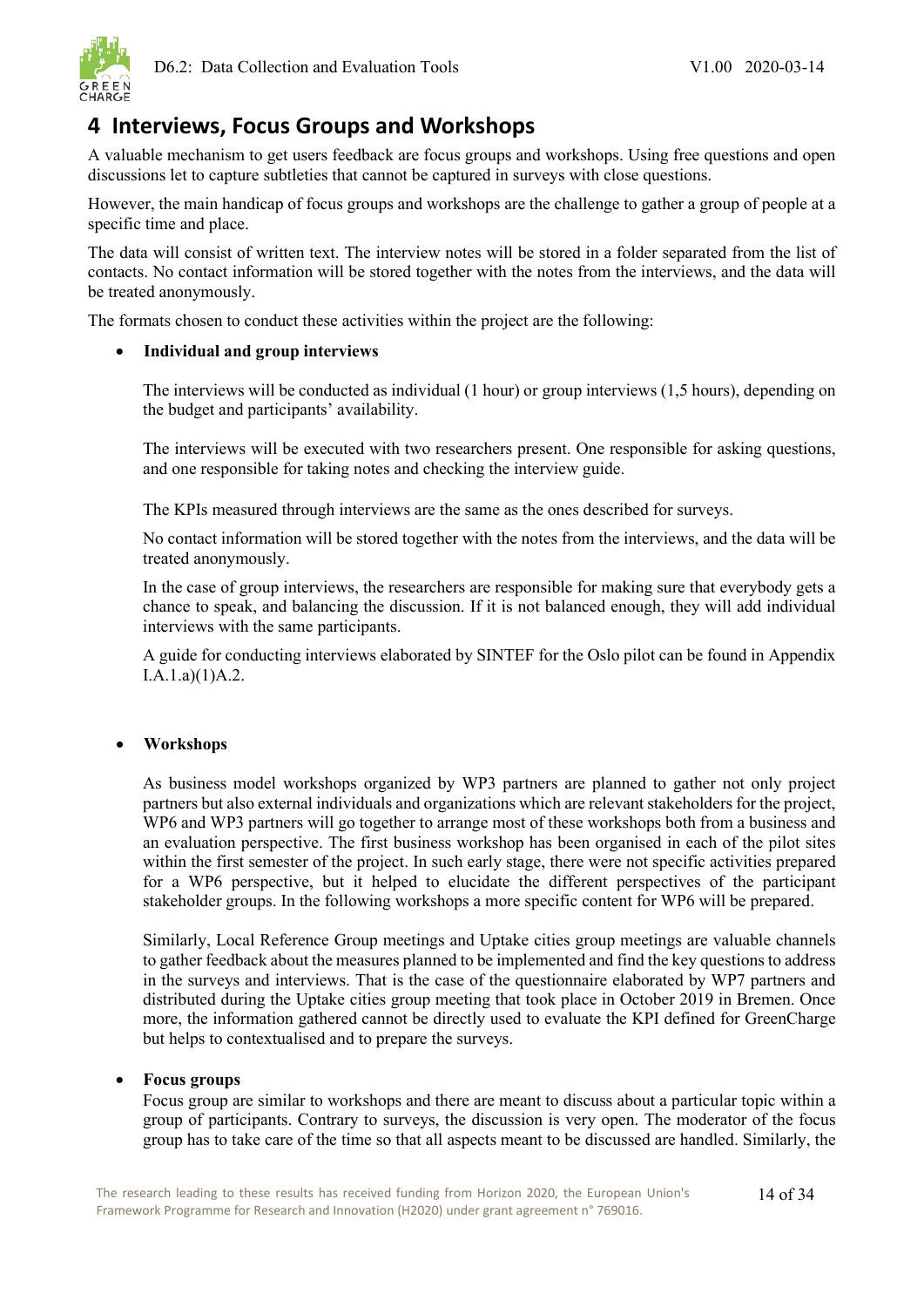

moderator will avoid participants get lost on other issues that are irrelevant to the discussion, in other words, to lose the focus. Supporting material is often used, such as post-its or cards to trigger discussion and create a more dynamic approach.

A focus group was organised in May 2019 among users of the e-bike sharing service in Sant Quirze del Vallès (Barcelona demonstrator) to capture specific user needs. However, it was cancelled at the last minute because a significant number of prospective attendees were not able to participate. Finally, it was transformed into an on-line survey as it was envisioned as the most convenient method.

### <span id="page-16-0"></span>**5 User support channels**

Additional data sources to collect data from users are the support channels in the applications or web sites accessible to participants in the demonstrators. Typically, there is a section to enable users to provide feedback about the application or service. It could be as a web form or redirecting to the e-mail application with a preset recipient. Users may send free text or select among a collection of topics.

As an example, in the Oslo pilot, it has been decided to use the housing cooperative's own web page to gather feedback from the user interface of the charging system. Here, a dedicated e-mail-address will be visible. User feedback; information on bugs and other notifications will be collected here.

Another example is the "Contact" section in the booking app for the corporate charging service at Eurecat premises (Barcelona pilot) that enables users to provide complaints, praises, suggestions or any other type of text-free message.

They can be considered as a mechanism to retrieve users' satisfaction, although the feedback will be more qualitative than quantitative. The analysis will be performed manually since the number of messages expected is not huge. An alternative to manually processing is introduced in section [6](#page-16-1) . However, it is not envisioned to use it on a regularly basis.

### <span id="page-16-1"></span>**6 Other channels**

The social media is becoming an important data source used by companies not only as a marketing channel but also for market analysis, retrieval of user needs or user satisfaction.

The huge amount of data to be processed required the use big data techniques and artificial intelligence to extract relevant information in an automatic manner.

In particular, one of the techniques used is called sentiment analysis. Sentiment analysis refers to the computational process capable of interpreting and classifying of emotions (i.e. positive, negative and neutral). using natural language processing, text analysis, computational linguistics and biometrics. It may be applied to voice, image or written text.

It may be very relevant to gather information from stakeholders that are not directly involved in the demonstrators. As CIVITAS methodology establishes, the impact should be evaluated not only for the targeted users but also to other actors that might be indirectly affected.

Although it is out of the scope of the project to develop any tool for sentiment analysis to evaluate stakeholders acceptance, it has been considered the opportunity to align the work of some students from Università degli Studi della Campania (SUN) in the field of big data analysis and machine learning to analyse tweets related to electro-mobility. In any case, this activity is foreseen as an add-on and it is not one of the core tools used for impact evaluation.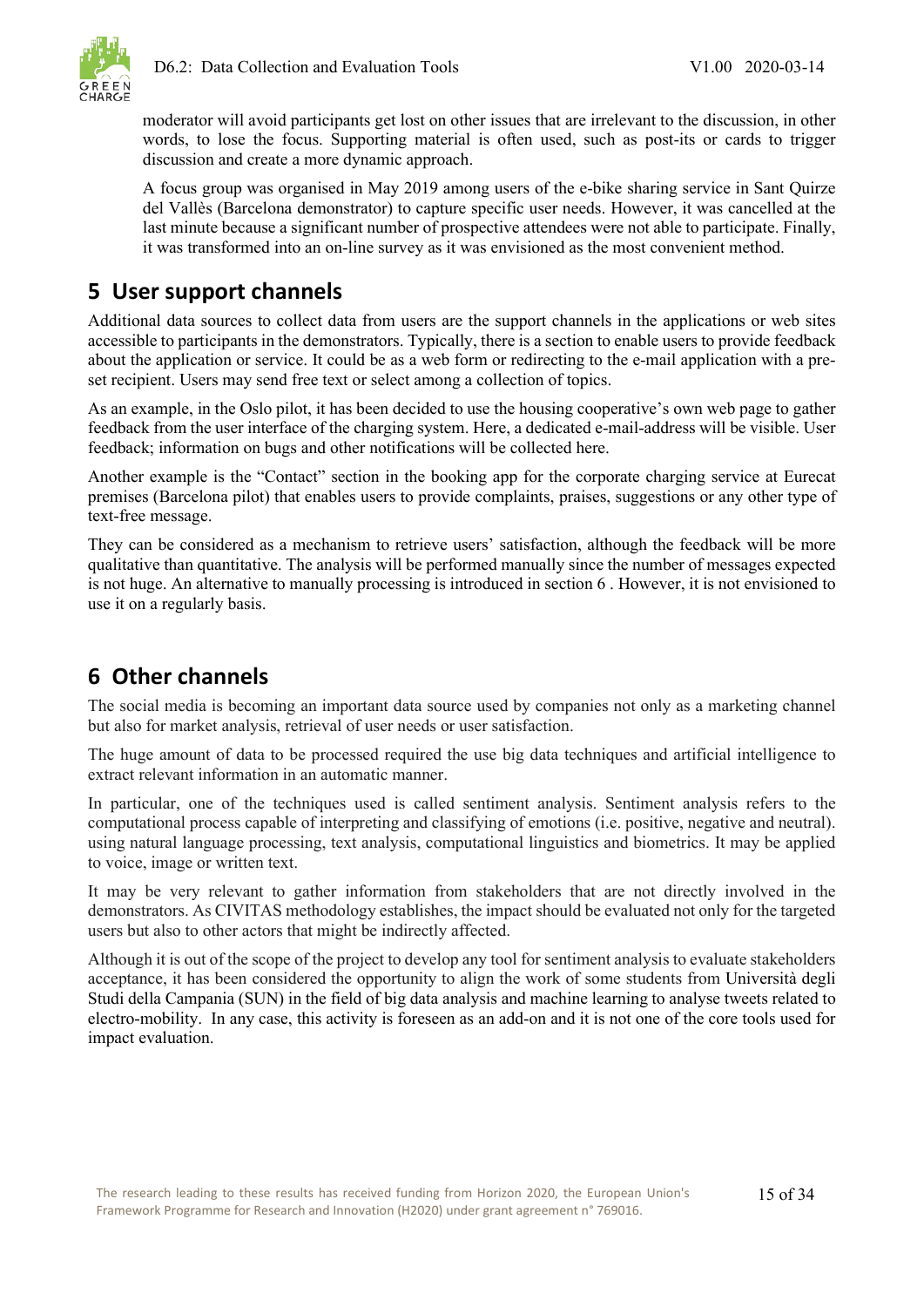

### <span id="page-17-0"></span>**7 KPI Processing**

The final goal of WP6 is to evaluate user acceptance of the measures implemented in the different demonstrators. The goal will be achieved by gathering data, transforming the raw data into KPIs and analysing the results. The following subsections go into detail on each of the phases.

### <span id="page-17-1"></span>**7.1 Data collection**

The data needed in order to calculate the KPIs for stakeholder acceptance (group GC6.\*) will be mainly calculated through human interaction using surveys, interviews and workshops. In fact, some of the data required for impact evaluation (group GC5.\*), not necessarily focused in stakeholder acceptance, is also to be gathered using human interaction. Only a small part of the information needed for the calculation of GC6.\* indicators can be retrieved automatically.

### <span id="page-17-2"></span>**7.1.1 KPIs based on surveys, interviews and workshops**

The KPIs related to stakeholder acceptance based on data to be collected by surveys can be found in the following table. They are part of the group society&people, according to CIVITAS classification.

| <b>Key</b> | <b>Indicator</b>    | <b>Relevance</b>                                                                                                                                                                                                                                                                                                                                                                                                                                                                                                                                                                                                            | <b>Frequency</b>                                                                                                                                                                                                                                                                         |
|------------|---------------------|-----------------------------------------------------------------------------------------------------------------------------------------------------------------------------------------------------------------------------------------------------------------------------------------------------------------------------------------------------------------------------------------------------------------------------------------------------------------------------------------------------------------------------------------------------------------------------------------------------------------------------|------------------------------------------------------------------------------------------------------------------------------------------------------------------------------------------------------------------------------------------------------------------------------------------|
| GC6.1      | Awareness<br>level  | Information regarding the new measures<br>may be disseminated by means of<br>advertisements, leaflets, posters in public<br>transport vehicles, etc. In this context, the<br>core indicator will show what percentage of<br>people has been reached and to what extent<br>they have gained knowledge about the new<br>measures, and thereby, whether or not (or<br>to what degree) such an information<br>campaign has been successful. The core<br>indicator intends to assess whether the<br>awareness of the policies and integrated<br>measures (integrated measure package) has<br>changed since they were implemented | Measurements should be<br>made<br>at<br>least twice<br>during the project, i.e.<br>before the measure is<br>introduced<br>(baseline)<br>and at the end of the<br>project (ex-post). It<br>seems also appropriate<br>to measure the impact<br>after each campaign or<br>event (iteration) |
| GC6.2      | Acceptance<br>level | Acceptance level is defined as<br>the<br>of the population<br>percentage<br>who<br>favourably<br>receive<br>the<br><b>or</b><br>approve<br>measure. This indicator is used to assess<br>the acceptance levels of target groups on<br>GreenCharge measures. A measure is<br>deemed to be well-accepted if users are<br>satisfied with its existence and/or use. The<br>core indicator intends to assess satisfaction<br>with the existence and/or use of the<br>measure.                                                                                                                                                     | Key indicators GC6.1<br>and GC6.2 on awareness<br>and<br>acceptance<br>are<br>related<br>closely<br>and<br>should be analysed in<br>conjunction.                                                                                                                                         |

### <span id="page-17-3"></span>**Table 3: Summary of stakeholders acceptance indicators based on data retrieved through surveys**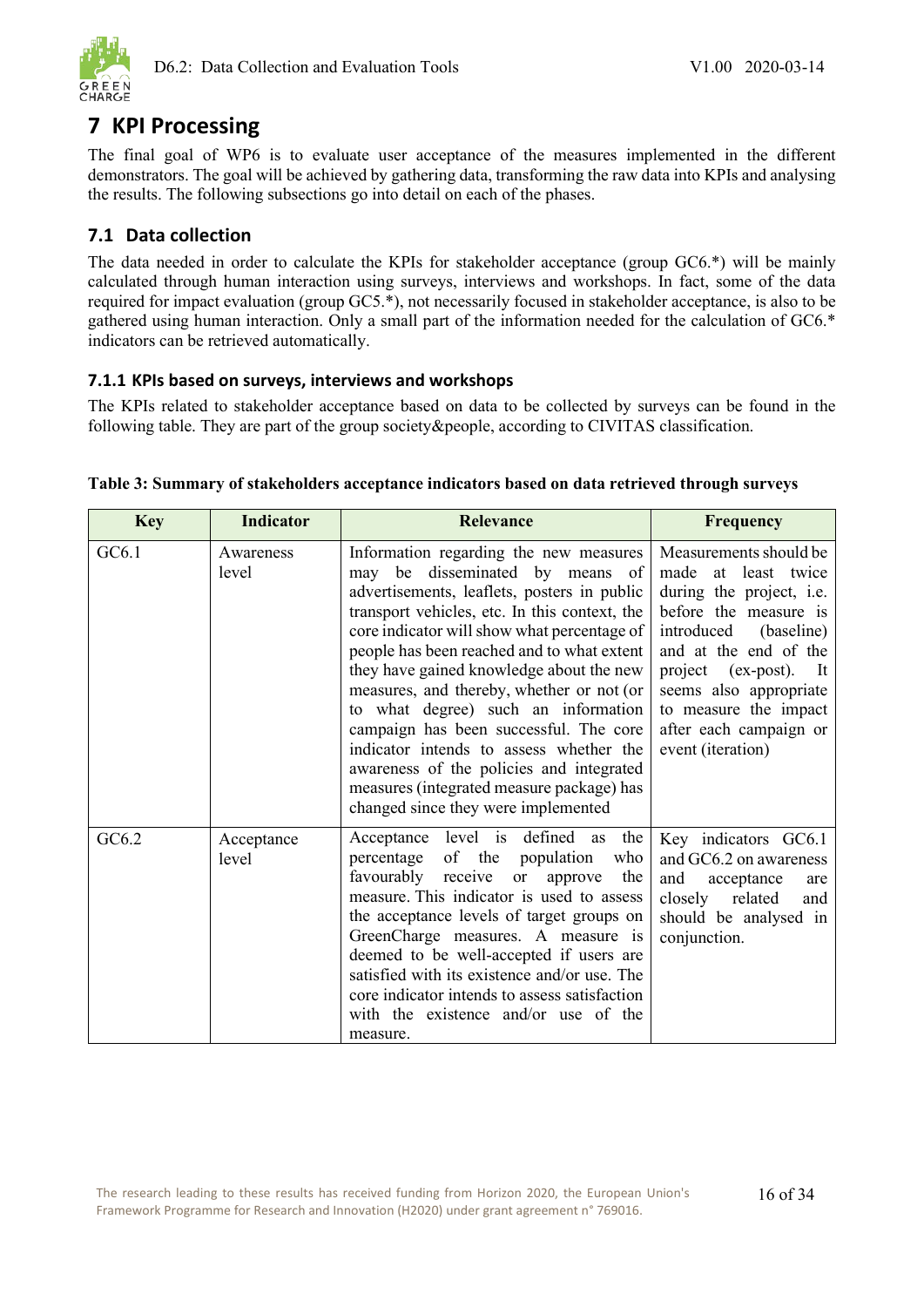

| <b>Key</b> | <b>Indicator</b>                                                                | <b>Relevance</b>                                                                                                                                                                                                                                                                                                                                                                                                                                                                                                                                                        | <b>Frequency</b>                                                                                                                                                                                                                                                                              |
|------------|---------------------------------------------------------------------------------|-------------------------------------------------------------------------------------------------------------------------------------------------------------------------------------------------------------------------------------------------------------------------------------------------------------------------------------------------------------------------------------------------------------------------------------------------------------------------------------------------------------------------------------------------------------------------|-----------------------------------------------------------------------------------------------------------------------------------------------------------------------------------------------------------------------------------------------------------------------------------------------|
| GC6.3      | Perception<br>of<br>level<br>of<br>(physical)<br>accessibility<br>of<br>service | Accessibility in the context of this core<br>indicator has a broader scope than spatial<br>access to the service. User perception of<br>accessibility should focus the perception of<br>accessibility to services offered by the<br>project (sharing e-scooter service, charging<br>points, $\dots$ )                                                                                                                                                                                                                                                                   | Measurements should be<br>made<br>at least twice<br>during the project, i.e.<br>before the measure is<br>introduced<br>(baseline)<br>and at the end of the<br>project<br>$(ex-post).$<br>It<br>seems also appropriate<br>to measure the impact<br>after each campaign or<br>event (iteration) |
| GC6.4      | Operational<br>barriers                                                         | a node<br>of<br>access<br>is<br>Having<br>not<br>a sufficient condition to access a service.<br>Other barriers have still to be overcome to<br>make use of it or prefer it over other (less<br>options.<br>sustainable)<br>Training<br>and<br>information should help to overcome this<br>barrier and enable real equal accessibility<br>for all citizens                                                                                                                                                                                                               | Measurements should be<br>made at least twice<br>during the project, i.e.<br>before the measure is<br>introduced<br>(baseline)<br>and at the end of the<br>project (ex-post).<br>It<br>seems also appropriate<br>to measure the impact<br>after each campaign or<br>event (iteration)         |
| GC6.5      | Relative cost of<br>the service                                                 | This core indicator provides useful<br>information in the context of eMobility and<br>social inclusion. In terms of social<br>inclusion and accessibility, this indicator<br>concentrates on economic accessibility.<br>Many measures may have impacts on the<br>access to eMobility. These include access<br>to EVs, the availability of charging<br>infrastructure, the availability and access to<br>shared EVs, costs, and promotion of<br>eMobility. The core indicator can be used<br>to addresses the charging cost in proportion<br>to average personal income. | Measurements should be<br>made at least twice<br>during the project, i.e.<br>before the measure is<br>introduced<br>(baseline)<br>and at the end of the<br>project (ex-post).<br>It<br>seems also appropriate<br>to measure the impact<br>after each campaign or<br>event (iteration).        |

There are another group of KPIs which at the moment of their definition, it was expressed they will be collected through surveys. In this case, the term survey has to be understood as a direct request for information to a specific stakeholder, which in most cases is a partner of the project. These KPIs are summarized in the following table.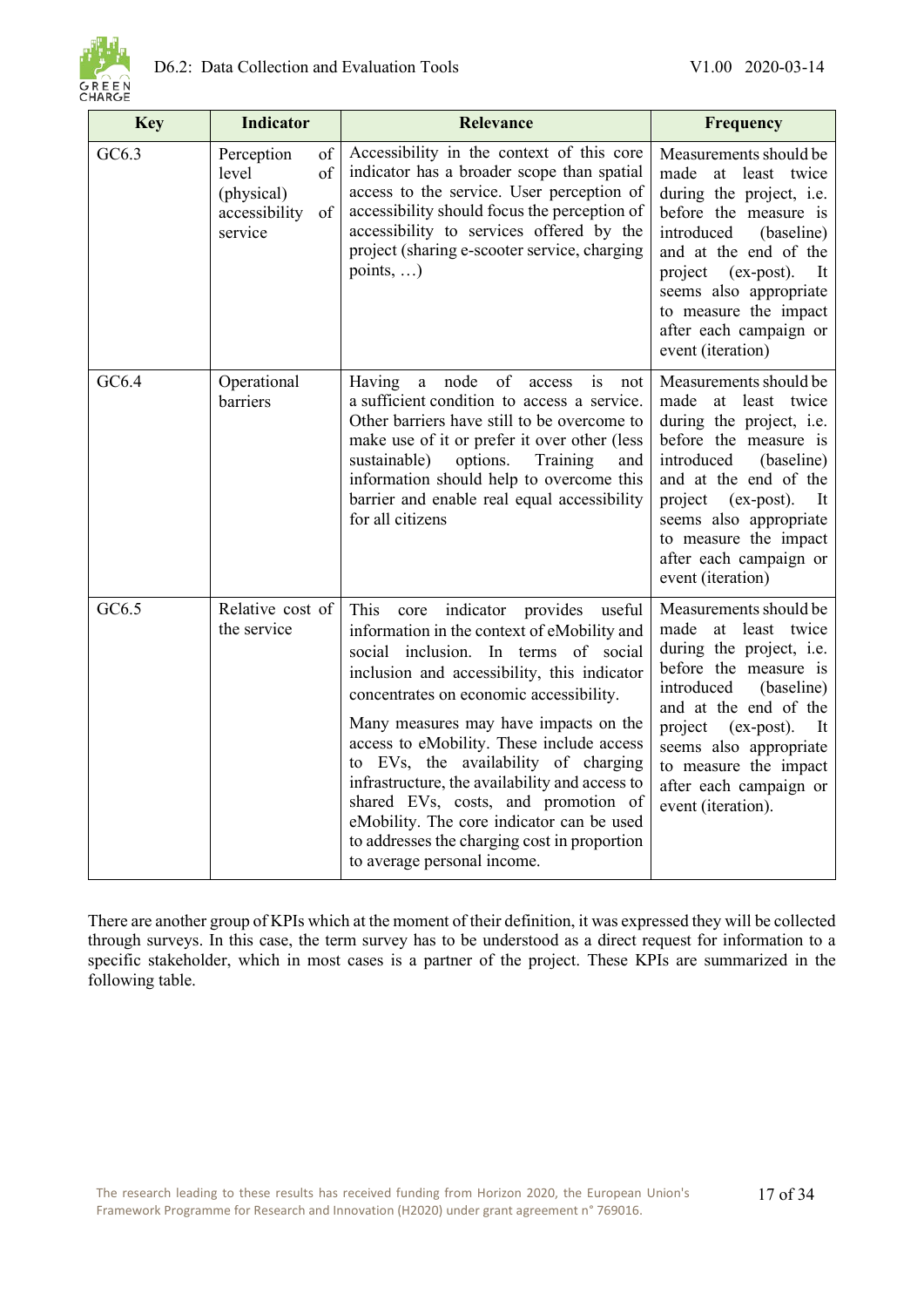

| <b>Key</b> | <b>Indicator</b>                                                       | <b>Method</b>                                                                                                                                                                                                                                                                                                                                                                                                                                  | <b>Target Stakeholder</b>                                        |
|------------|------------------------------------------------------------------------|------------------------------------------------------------------------------------------------------------------------------------------------------------------------------------------------------------------------------------------------------------------------------------------------------------------------------------------------------------------------------------------------------------------------------------------------|------------------------------------------------------------------|
| GC5.2      | Number<br>of<br>parking<br>spaces<br>with<br>charging                  | Interviews, or public info,<br>from<br>$\bullet$<br>charging companies in a Pilot/City<br>Charging points of GC Pilots<br>$\bullet$                                                                                                                                                                                                                                                                                                            | Charging<br>point<br>operators                                   |
|            | plug                                                                   | Each pilot should count the number of<br>parking<br>number<br>spaces,<br>equipped<br>with/without charging point and provide<br>information<br>about<br>type<br>(private/shared/max power) and location                                                                                                                                                                                                                                        |                                                                  |
| GC5.3      | Utilisation<br>of<br>charging points                                   | Surveys delivered to charging operators<br>reporting (daily, monthly, ) charging<br>capacity and (daily, monthly, ) energy<br>charged.<br>However, when possible, it will be<br>calculated from<br>data<br>automatically<br>collected from the systems in place<br>(booking system, charging management<br>system)                                                                                                                             | Charging<br>points<br>operators                                  |
| GC5.13     | Charging<br>flexibility                                                | · Surveys delivered to EV users about<br>habits<br>charging<br>and<br>preferences,<br>willingness to use flexible charging,<br>savings wanted in return of flexibility,<br>etc.<br>• For each specific charging operation (via<br>app)<br>Minimum state of charge (SoC)<br>$\circ$<br>demand<br>The time to reach the target SoC<br>$\circ$<br>Current battery SoC<br>$\circ$<br>SoC at time of unplugging<br>$\circ$<br>Battery capacity<br>O | End users (EV drivers)                                           |
| GC5.6      | Average<br>operating<br>energy costs for<br>charging<br>infrastructure | Request for energy bills, personnel cost and<br>maintenance costs.                                                                                                                                                                                                                                                                                                                                                                             | Service<br>operators<br>(charging, sharing)                      |
| GC5.7      | Capital<br>investment cost                                             | Request costs for purchase of infrastructure<br>and equipment,<br>Request the total costs spent in setting up<br>the measure and cover a period from the<br>initiative of the measure preparation until<br>the start of the measure implementation                                                                                                                                                                                             | Service<br>operators<br>(charging, sharing)                      |
| GC5.8      | Average<br>operating<br>revenue                                        | Request for revenues                                                                                                                                                                                                                                                                                                                                                                                                                           | Charging<br>point<br>operators<br>Residents<br>EV fleet managers |

### <span id="page-19-0"></span>**Table 4: Summary of indicators based on data retrieved through questionnaires**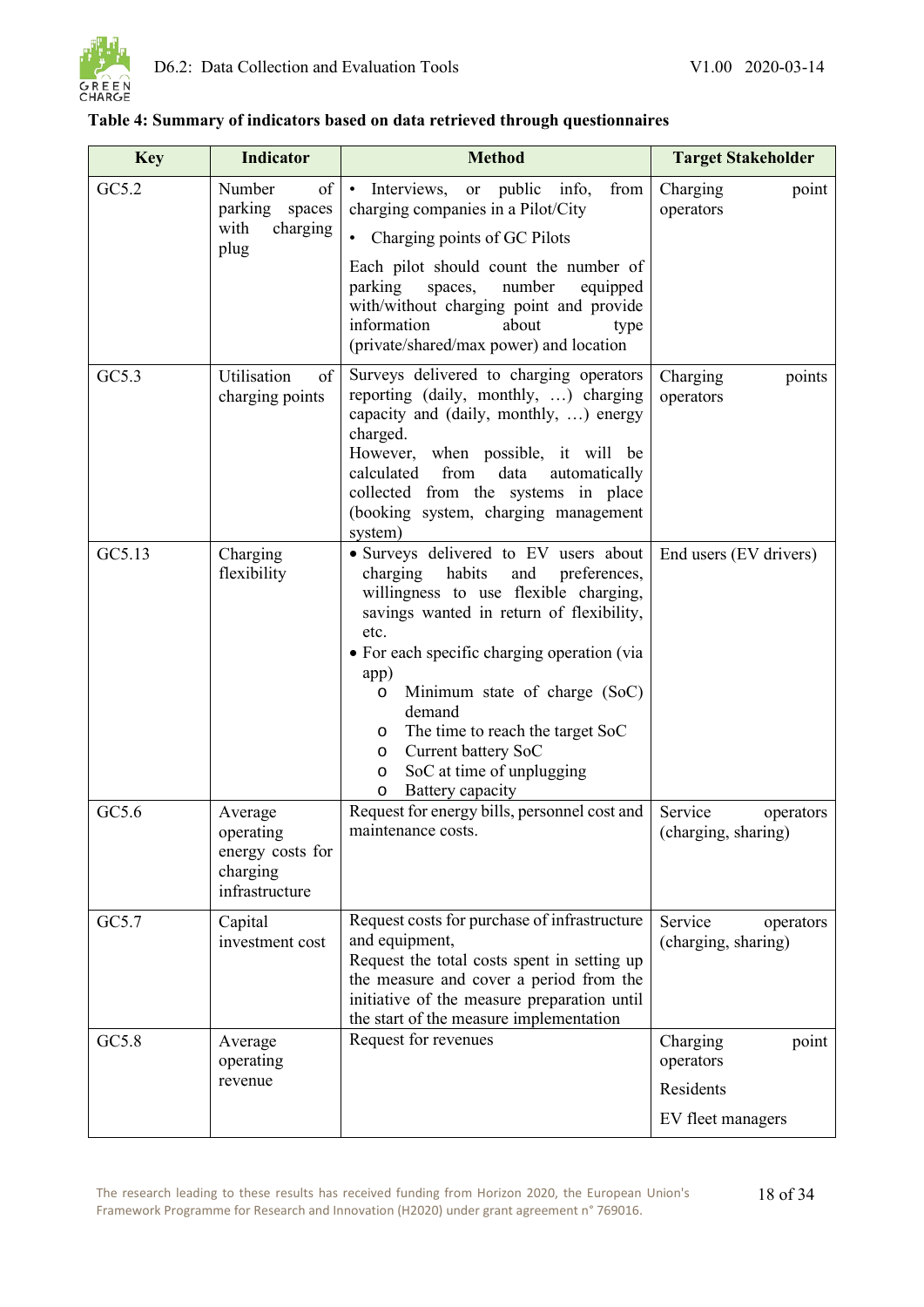

| <b>Key</b> | Indicator | <b>Method</b>                                                                                                                                                                     | <b>Target Stakeholder</b> |
|------------|-----------|-----------------------------------------------------------------------------------------------------------------------------------------------------------------------------------|---------------------------|
| GC6.6      | capita    | Shared EVs per This indicator is derived by dividing Sharing operators<br>driving age population (18 and over) by the<br>number of shared EVs available from<br>service providers |                           |

### <span id="page-20-0"></span>**7.1.2 Automatic data collection**

These indicators relate to stakeholder acceptance where data can be retrieved partially or fully automatically by the systems in place, and are presented in the following table.

<span id="page-20-3"></span>

|  |  | Table 5: Summary of indicators based on automatic data collection |  |
|--|--|-------------------------------------------------------------------|--|
|  |  |                                                                   |  |

| <b>Key</b> | <b>Indicator</b> | <b>Method</b>                                                               | <b>Target Stakeholder</b>      |
|------------|------------------|-----------------------------------------------------------------------------|--------------------------------|
| GC6.1      | Awareness level  | Alternative methods to surveys, which will<br>be the main data source, are: | point<br>Charging<br>operators |
|            |                  | Visits to the webpage.                                                      |                                |
|            |                  | Number of new registrations after a<br>campaign                             |                                |

### <span id="page-20-1"></span>**7.2 Data processing**

Data processing will be a mainly a manual process consisting on extracting conclusions from the analysis based on detailed notes from the interviews, workshops, focus groups, feedback through user support channels and some type of surveys, with open questions.

The analysis may involve a process of categorization to derive some figures and allow comparisons among demonstrators and also to infer trends as the trials progress.

For online surveys or option-based questions the answers are already categorized.

It is not envisioned to develop specific tools for computation of KPIs. The standard spreadsheets offered by Microsoft (MS Excel) can be used. As an open source alternative Google Sheets or Apache OpenOffice Calc could be used. However, the partners involved in WP6 assessment process are more familiar with MS Excel and their organisations use Microsoft Office as a corporate tool, thus license fee is not an issue.

### <span id="page-20-2"></span>**7.3 Data visualisation**

As mentioned in the previous subsection, the main tool for evaluation will be MS Excel. This tool allows graphical representation of data in the form of charts: bar, line, pie and doughnut, stock, histogram, area, scatter plot, bubble, radar or combo. The figure below shows a view of the type of charts to be potentially used for analysis and results visualisation (extracted from Microsoft Office Support<sup>[2](#page-20-4)</sup>).

The variety offered is envisioned to be sufficient for the data analysis and presentation of results.

<span id="page-20-4"></span><sup>2</sup> <https://support.office.com/en-us/article/available-chart-types-in-office-a6187218-807e-4103-9e0a-27cdb19afb90>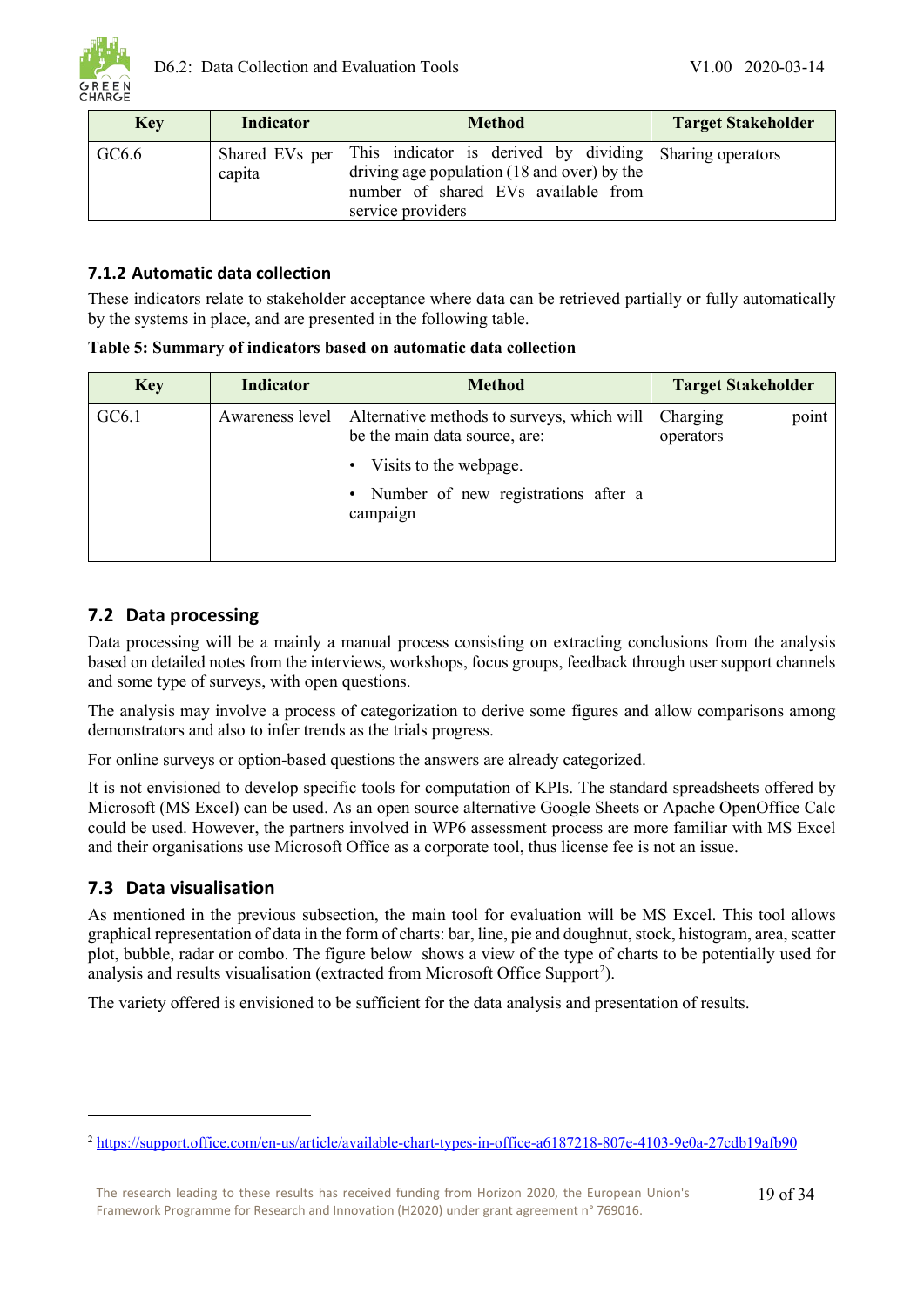

### D6.2: Data Collection and Evaluation Tools V1.00 2020-03-14



**Figure 7-1: Example of chart types offered MS Excel of potential use**

<span id="page-21-1"></span>Additionally, there is an on-going task for alignment of representation of KPIs in a common tool for WP5 and WP6. The evaluation tool to be developed within WP5 is meant to calculate and visualise the KPIs (GC5.<sup>\*</sup> group). In the case of the stakeholder acceptance KPI (GC6.\* group) the calculation process is difficult to automate; however, efforts are put in finding a way to visualise them in a common tool for evaluation. The mechanism will be through the exchange of the results of the KPI already calculated with the proper format to be stored in the evaluation tool data base.

### <span id="page-21-0"></span>**8 Planning**

The pilot planning activities were presented in the Implementation plan deliverables (D2.4, D2.10, D2.17) for Oslo, Bremen and Barcelona respectively. Some of evaluation activities were dependent on implementation and deployment activities that have experienced delays. Furthermore, efforts to be input in these blocking activities had also affected the progress on WP6 activities.

In this section we present an updated plan for activities related to evaluation of stakeholders acceptance for each demonstrator in the three pilot sites. The description of each demonstrator can be found in the above mentioned deliverables D2.4, D2.10 and D2.17. In the planning, the activities are presented in the form of milestones, meaning that the activity is closed when the milestone is reached. The specific milestones presented in this section are defined specifically for evaluation – they come in addition to the overall project milestones defined in the DoW. The milestones here defined are:

| Id             | <b>Milestone</b>                                       |
|----------------|--------------------------------------------------------|
| M1             | Scope published to users                               |
| M <sub>2</sub> | Demo fully deployed                                    |
| M <sub>3</sub> | Strategy defined for KPI collection                    |
| M4             | Base line data gathered                                |
| M <sub>5</sub> | Real data gathered from deployed demos (1st iteration) |
| M6             | KPI analysis completed (1st iteration)                 |
| M <sub>7</sub> | Real data gathered from deployed demos (2nd iteration) |
| M8             | KPI analysis completed (2nd iteration)                 |

<span id="page-21-2"></span>

| Table 6: Milestones for evaluation planning activities |  |  |
|--------------------------------------------------------|--|--|
|                                                        |  |  |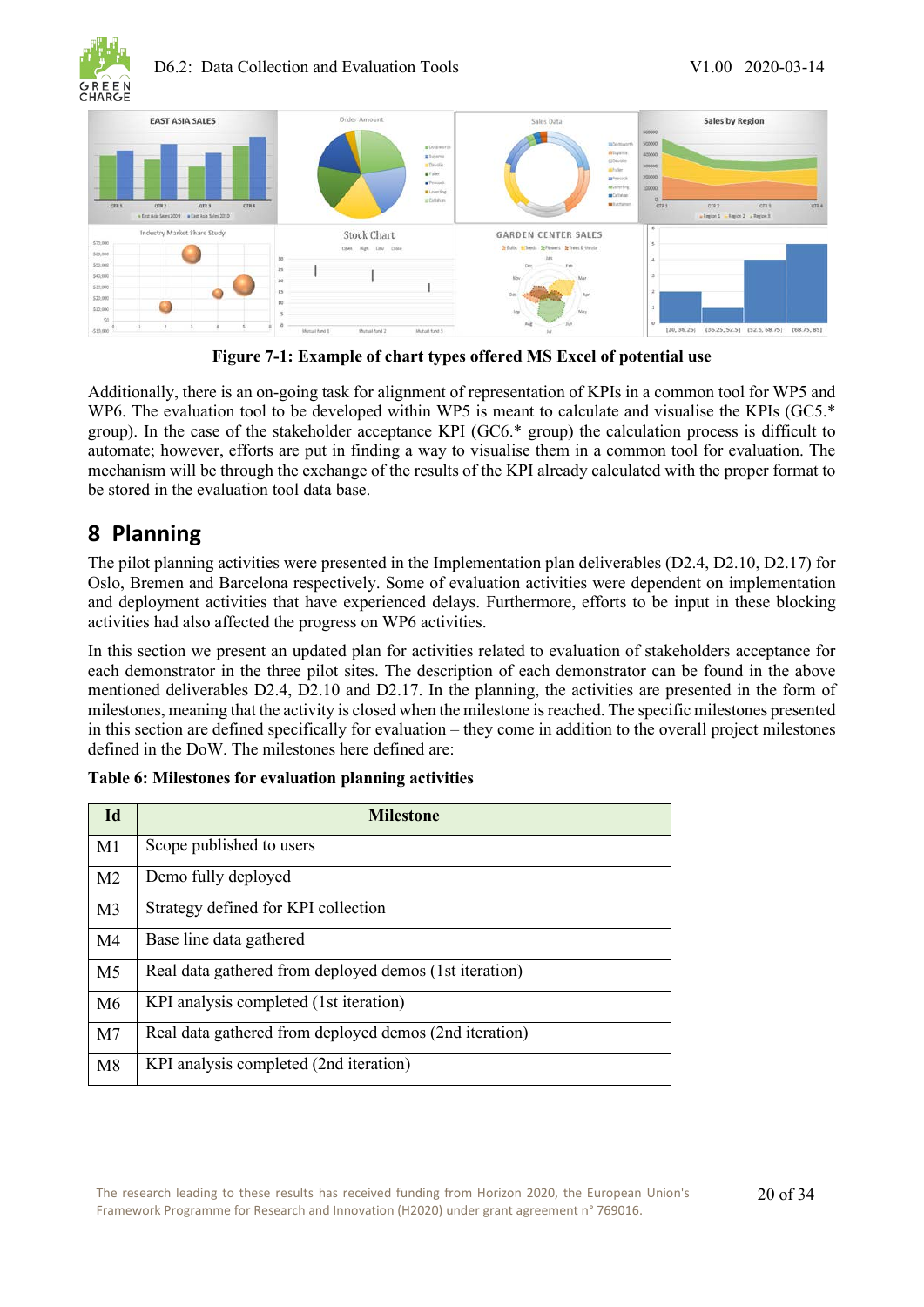

The focus is set on planned and on-going activities for the first iteration of the demonstration activities (dark shade), while plans for second iteration is only given at very high level (light shade). Due to particularities of individual demonstrators, and some delays that have arisen during the execution of the project, it has not been possibly to fully align the execution of all demonstrators, at least for the first iteration.

|                                     |                | 2020                       |                            |                |                                  | 2021           |                |     |          |                |                |                                  |     |     |     |           |                |           |     |
|-------------------------------------|----------------|----------------------------|----------------------------|----------------|----------------------------------|----------------|----------------|-----|----------|----------------|----------------|----------------------------------|-----|-----|-----|-----------|----------------|-----------|-----|
|                                     | Jan            | Feb                        | Mar                        | April          | May June July                    |                |                | Aug | Sept Oct |                | Nov            | Dec                              | Jan | Feb | Mar | April May |                | June July | Aug |
| OSL.D1 (garage charge)              | M1             | M <sub>3</sub>             | M4                         | M <sub>5</sub> |                                  |                | M <sub>2</sub> |     |          | M <sub>6</sub> |                |                                  |     |     |     |           | M <sub>7</sub> | M8        |     |
| OSL.D2 (sharing charging points)    |                |                            | M1                         |                |                                  | M <sub>3</sub> |                |     |          |                | M <sub>5</sub> | M <sub>2</sub><br>M <sub>6</sub> |     |     |     |           | M <sub>7</sub> | M8        |     |
| BRE.D1 (booking for priority)       |                | M1                         |                            |                |                                  |                |                |     |          |                |                |                                  |     |     |     |           | M <sub>7</sub> | M8        |     |
| BRE.D2 (car sharing)                |                |                            | M1                         |                | M <sub>2</sub><br>M <sub>5</sub> |                | M6             |     |          |                |                |                                  |     |     |     |           | M <sub>7</sub> | M8        |     |
| BCL.D1 (e-scooter charging)         | M <sub>2</sub> | M1<br>M <sub>3</sub>       | M <sub>2</sub><br>M4       |                | M <sub>5</sub>                   |                | M <sub>6</sub> |     |          |                |                |                                  |     |     |     |           | M <sub>7</sub> | M8        |     |
| BCL.D2 (Corporate charging booking) |                | M1<br>M <sub>3</sub><br>M4 | M <sub>2</sub>             |                |                                  | M <sub>5</sub> | M <sub>6</sub> |     |          |                |                |                                  |     |     |     |           | M <sub>7</sub> | M8        |     |
| BCL.D3 (e-bike sharing)             |                | M <sub>3</sub>             | M1<br>M <sub>2</sub><br>M4 |                | M <sub>5</sub>                   |                | M <sub>6</sub> |     |          |                |                |                                  |     |     |     |           | M <sub>7</sub> | M8        |     |

**Figure 8-1: Planning of milestones related to evaluation activities**

<span id="page-22-0"></span>On the other hand, some activities related to stakeholder acceptance and user feedback have already been conducted in the form of interviews, meetings and surveys. In the following table we summarize the most important ones.

| <b>Pilot</b> | <b>Action</b>                                     | <b>Tool</b>                             |  |  |  |  |
|--------------|---------------------------------------------------|-----------------------------------------|--|--|--|--|
|              | Oct. 2018 - Meet current and potential Local      | Interviews (individual)                 |  |  |  |  |
|              | Reference Group Members to present GC and         |                                         |  |  |  |  |
|              | gather feedback and interest                      |                                         |  |  |  |  |
|              | Nov. 2018 – Business model workshop with          | Workshop                                |  |  |  |  |
|              | partners and Local Reference Group                |                                         |  |  |  |  |
|              | March 2019 - Meet potential Local Reference       | Interviews (individual)                 |  |  |  |  |
|              | Group Members                                     |                                         |  |  |  |  |
|              | April 2019 - Meet potential Local Reference       | Interviews (individual)                 |  |  |  |  |
| Barcelona    | Group Members                                     |                                         |  |  |  |  |
|              | April 2019 – Meet third parties involved in e-    | Meeting                                 |  |  |  |  |
|              | bike St. Quirze demonstrator                      |                                         |  |  |  |  |
|              | April 2019 – Contact potential Eurecat users      | E-Mailing, Face-to-Face meetings<br>and |  |  |  |  |
|              |                                                   | Phone Calls                             |  |  |  |  |
|              | May $2019$ – Survey to e-bike sharing users (St.  | Online survey                           |  |  |  |  |
|              | Quirze demonstrator)                              |                                         |  |  |  |  |
|              | Jan. 2020 – Meet third parties involved in e-bike | Meeting                                 |  |  |  |  |
|              | St. Quirze demonstrator                           |                                         |  |  |  |  |
|              | Oct. 2018 – Assembly Local Reference Group –      | Meeting                                 |  |  |  |  |
| Bremen       | presenting GC objectives                          |                                         |  |  |  |  |
|              | Jan. $2019$ – Carsharing workshop                 | Workshop                                |  |  |  |  |

The research leading to these results has received funding from Horizon 2020, the European Union's Framework Programme for Research and Innovation (H2020) under grant agreement n° 769016.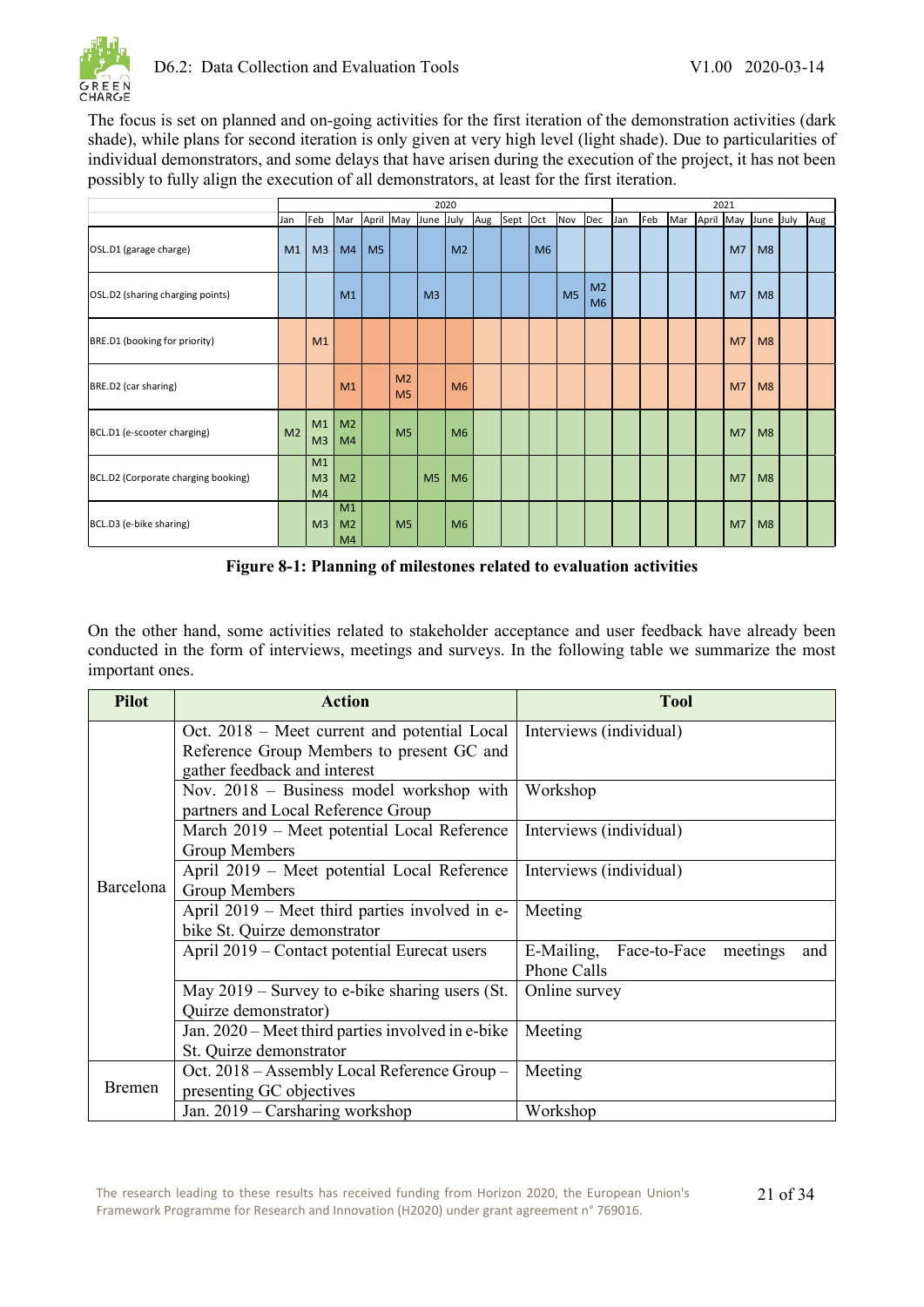

| <b>Pilot</b> | <b>Action</b>                                            | <b>Tool</b>                      |  |  |  |  |
|--------------|----------------------------------------------------------|----------------------------------|--|--|--|--|
|              | June 2019 - On-site publicity campaign to                | Promotional event                |  |  |  |  |
|              | attract more registered users for the public             |                                  |  |  |  |  |
|              | CarSharing demonstrator site                             |                                  |  |  |  |  |
|              | Oct. 2018 - Meet board of housing association            | Workshop                         |  |  |  |  |
|              | to share information and expectations                    |                                  |  |  |  |  |
|              | Nov. 2018 – Meet Local Reference Group                   | Workshop                         |  |  |  |  |
|              | Nov. $2018$ – Survey preparation and guidelines          | Survey/Interview                 |  |  |  |  |
|              | for interviews                                           |                                  |  |  |  |  |
| Oslo         | Apr. 2019 - Meeting for residents of Informative meeting |                                  |  |  |  |  |
|              | Røverkollen housing cooperative                          |                                  |  |  |  |  |
|              | Apr. 2019 – Meeting some GC partners,                    | Business model Workshop          |  |  |  |  |
|              | housing association board and energy provider            |                                  |  |  |  |  |
|              | Aug. 2019 - Communication of Green Charge.               | Mass Media (TV programme ZDF and |  |  |  |  |
|              | Broadcast.                                               | ARTE)                            |  |  |  |  |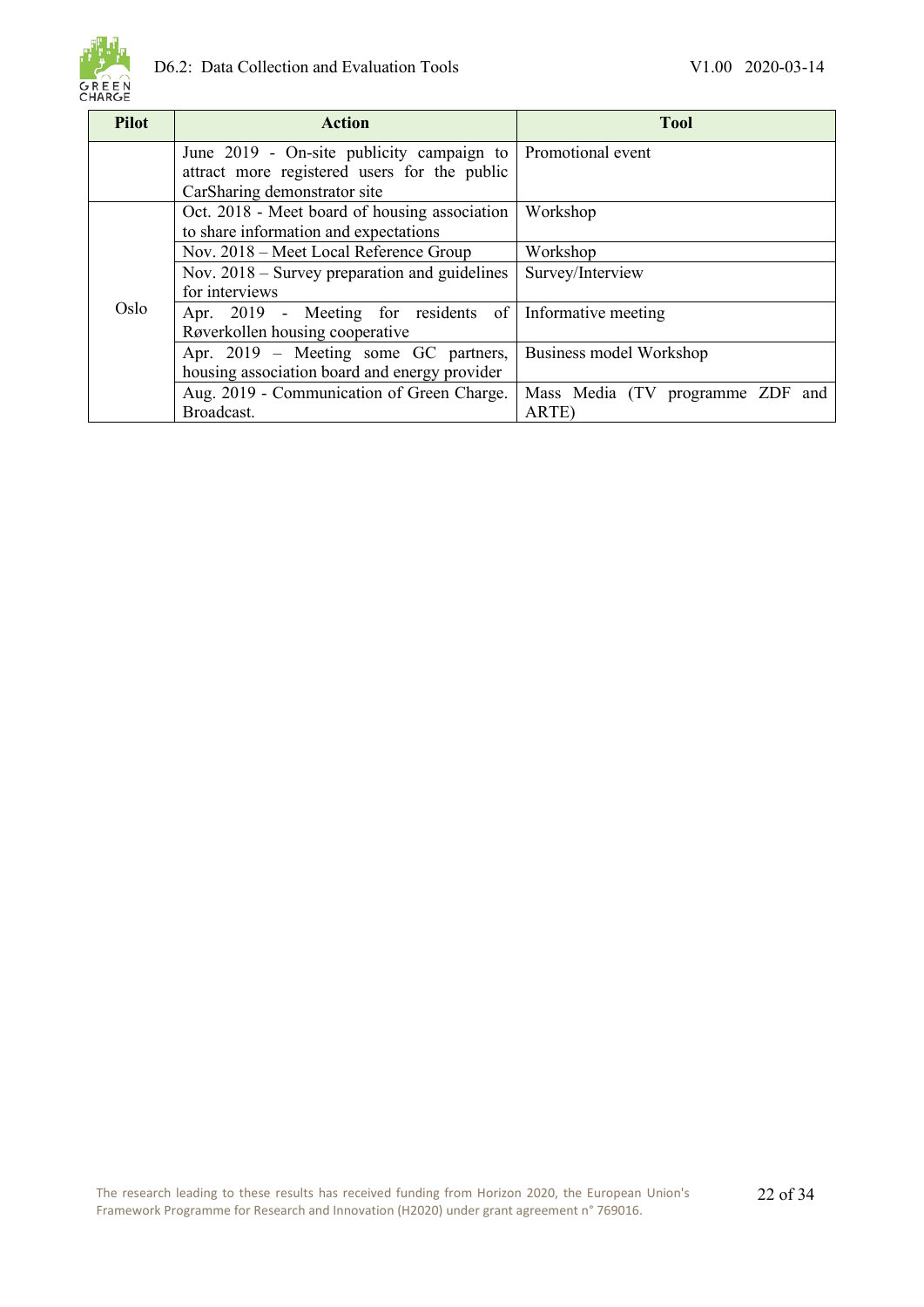

### <span id="page-24-0"></span>**9 Conclusions**

After performing the analysis on different tools for data collection and evaluations it can be concluded that:

- Surveys are one of the main tools to be used to gather users' opinion on different aspects relevant to GreenCharge project
- Other mechanism to be used are interviews and workshops that enables to gather more detailed information
- Low participation is a potential risk that has to be handled. Thus the most suitable data collection tool should be selected in each situation taking into account the users profiles, time availability and type of information required. Incentivising mechanism should be developed.
- Data processing and analysis will be mainly a manual process. No specific tool for data processing is foreseen to be developed. Standard spreadsheets tools such as MS Excel will be used.
- Synergies with other activities within the project and beyond will help to increase efficiency.
- Planning of activities related to data gathering for later analysis should not be overseen.
- It is not possible to align the data collection and evaluation activities in all demonstrators. However, it will be very helpful to join efforts and share experiences.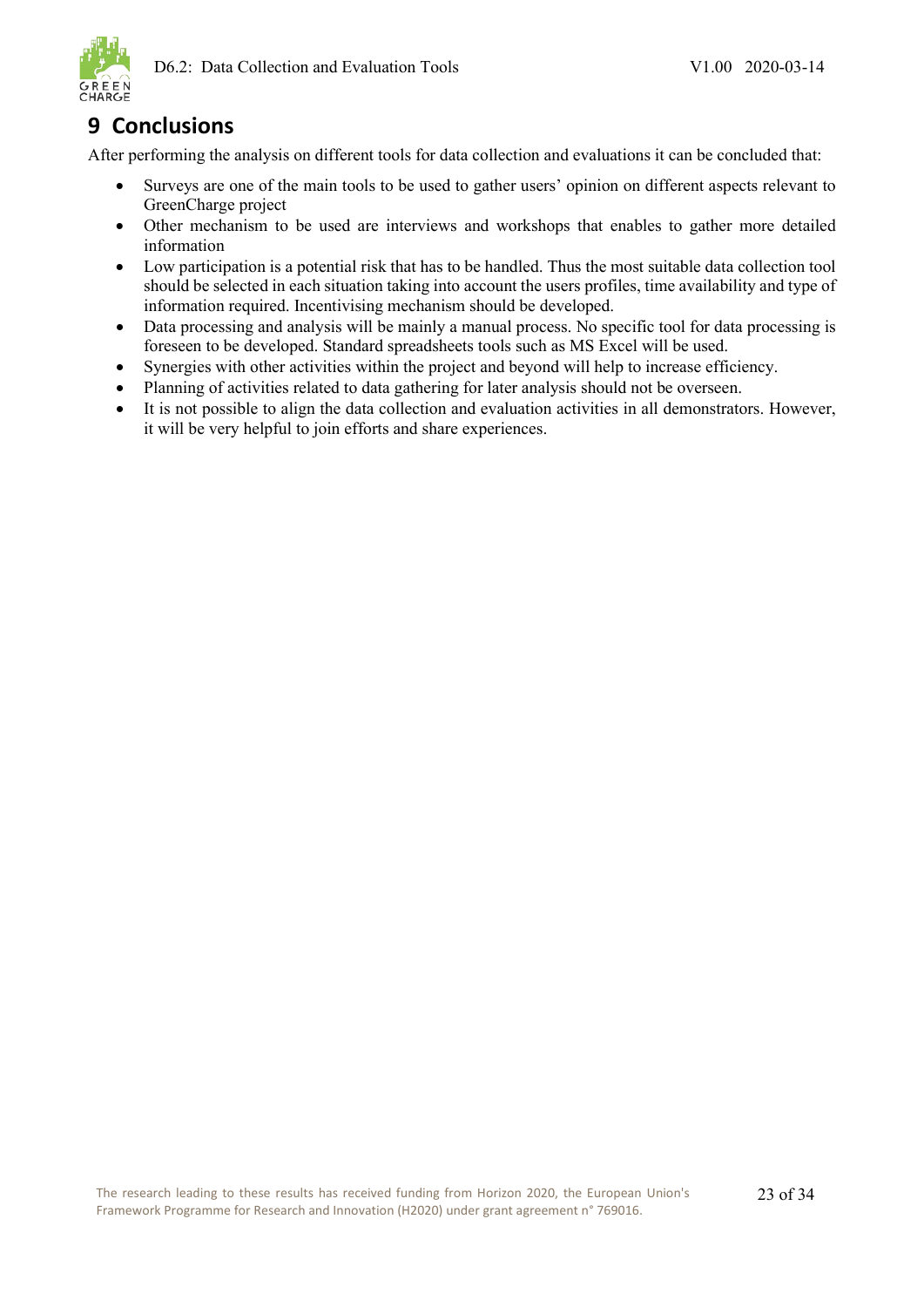

### <span id="page-25-0"></span>**10 References**

[1] D5.1-D6.1Evaluation Design and Stakeholder Acceptance Evaluation Methodology and Plan, GreenCharge, December 2019.

[2] Annex 8 – Survey methodologies, CIVITAS

[3] Evaluation approach findings RIA CIVITAS guidelines, CIVITAS, 14-11-2017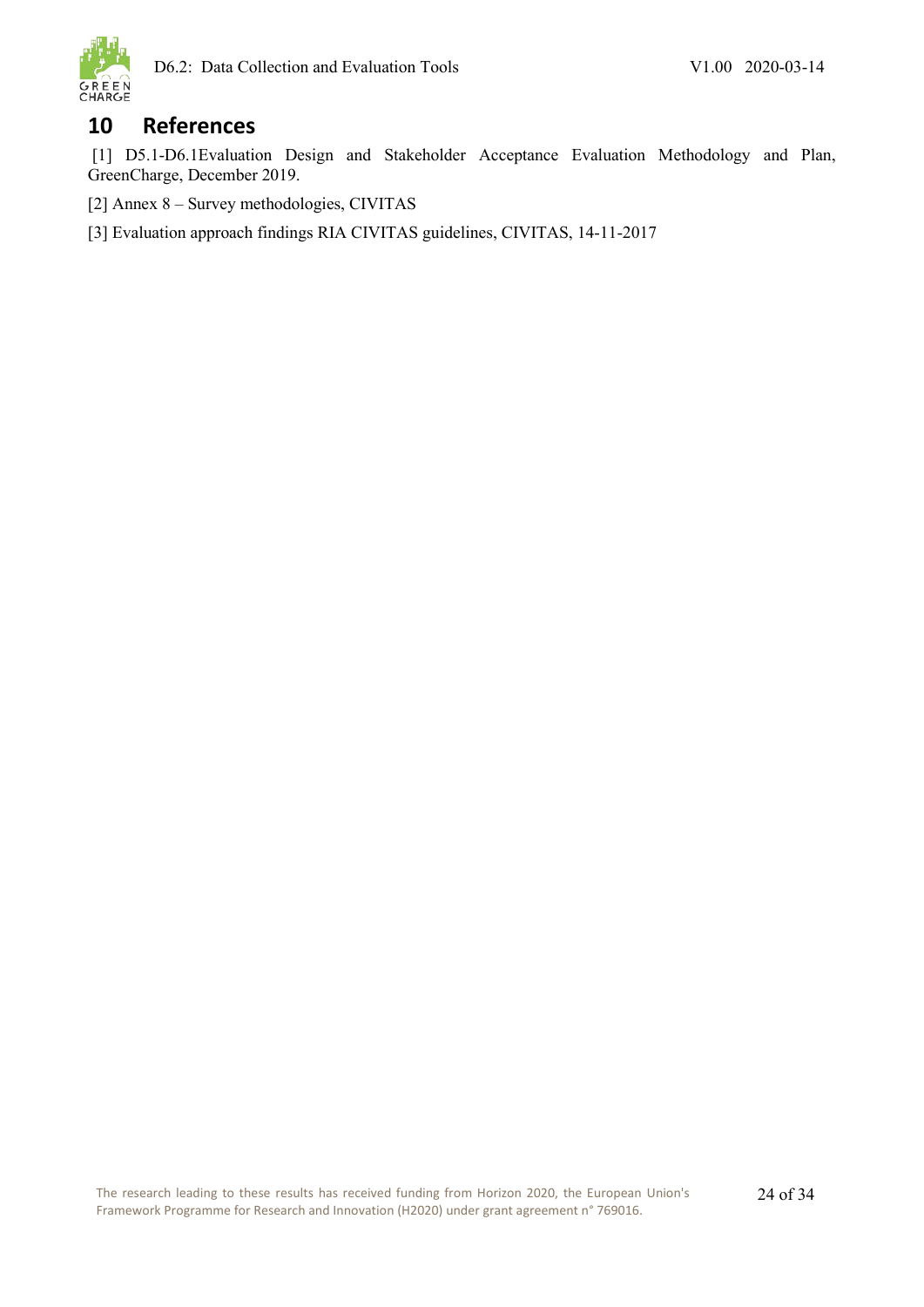

### <span id="page-26-0"></span>**A Appendix A**

### <span id="page-26-1"></span>**A.1 Appendix 1: Survey samples**

This section compiles some samples of the surveys already prepared and conducted in some of the pilot sites.

### <span id="page-26-2"></span>**A.1.1 Oslo pilot: Survey (this is the survey from Nov 2018, it has been revised for Nov 2019)**

### **Use of e-car and access to charging points**

### **Survey Nov 2018 for "Røverkollen Housing Cooperative"**

### *Purpose with the survey*

More and more people choose to buy electric cars. The Board of Røverkollen Housing Cooperative therefore wishes to conduct a survey of needs and wishes for the charging of electric vehicles also in the garage.

The survey is answered anonymously. None of the questions below include personal information that can be traced back to you as a person. Consent for participation is therefore given by answering the survey.

Answer sheets are delivered in the board mailbox in Sverre Iversen Road 7 within x.x.2018.

### *Background for the survey*

Statistics from Statistics Norway show that more new electric cars are already registered than petrol, diesel and hybrid cars. In addition, the Government has set a goal that all new cars should be emissions-free by 2025. This goal is set as part of the National Transport Plan for 2018-29. Today, it is only possible to charge electric cars with the four joint charging points outside the buildings at Røverkollen. It is desirable to eventually establish the possibility of charging in the garage as well.

Regards, the Board

### *Questions*

|    | What is your age group?                                       |              |              |              |                                                                             |                |  |  |  |
|----|---------------------------------------------------------------|--------------|--------------|--------------|-----------------------------------------------------------------------------|----------------|--|--|--|
|    | $\Box$ 18-25                                                  | $\Box$ 25-35 | $\Box$ 35-55 | $\Box$ 55-65 | $\Box$ 65–75                                                                | $\Box$ Over 75 |  |  |  |
|    |                                                               |              |              |              |                                                                             |                |  |  |  |
| 2. |                                                               |              |              |              | How many people in your household have a driving license for car (class B)? |                |  |  |  |
|    | $\Box$ 0                                                      | <b>11</b>    | $\Box$ 2     |              | $\Box$ 3 or more                                                            |                |  |  |  |
|    |                                                               |              |              |              |                                                                             |                |  |  |  |
| 3. | Do the household have a car, or have a car at one's disposal? |              |              |              |                                                                             |                |  |  |  |
|    | owns, number<br>ப                                             |              |              |              | $\Box$ borrows /rents $\Box$ Do not have a                                  |                |  |  |  |
|    | of cars:                                                      |              |              |              | car                                                                         |                |  |  |  |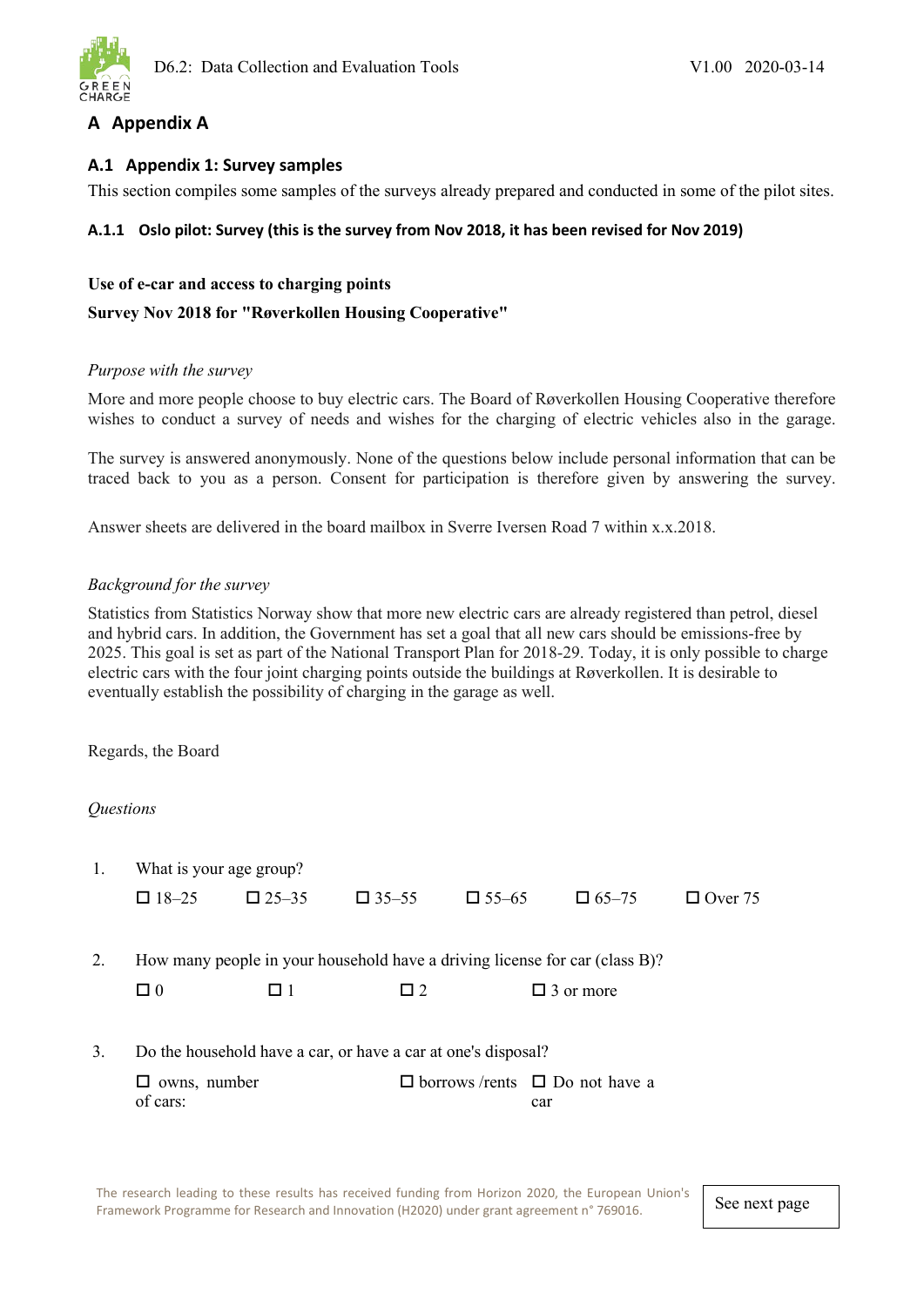

| 4.  |                                            |                                                                          |                                  | If you have a car: Do you have a parking spot in the housing cooperatives' garage? |                                                                                                                |
|-----|--------------------------------------------|--------------------------------------------------------------------------|----------------------------------|------------------------------------------------------------------------------------|----------------------------------------------------------------------------------------------------------------|
|     | $\Box$ Yes, number:                        |                                                                          | $\Box$ No, I do not need a place |                                                                                    |                                                                                                                |
| 5.  |                                            | If you have a car: Do you have a commercial vehicle? (e.g. taxi or van)  |                                  |                                                                                    |                                                                                                                |
|     | $\square$ yes, profession (voluntary):     |                                                                          |                                  | $\Box$ No, I do not have a<br>commercial vehicle                                   |                                                                                                                |
| 6.  |                                            | If you have a car: How often do you use the car you use the most?        |                                  |                                                                                    |                                                                                                                |
|     | $\Box$ several times a $\Box$ Daily<br>day |                                                                          | week                             | week                                                                               | $\Box$ 3-4 times a $\Box$ 1-2 times a $\Box$ More seldom than once a<br>week                                   |
| 7.  |                                            | If you have a car, How many electric vehicles or chargeable hybrid cars? |                                  |                                                                                    |                                                                                                                |
|     | Number of el-cars:                         |                                                                          |                                  | Number of chargeable hybrid cars:                                                  |                                                                                                                |
| 8.  | most?                                      |                                                                          |                                  |                                                                                    | If you have el-car or chargeable hybrid car: How often do you have to charge the chargeable car you use the    |
|     | $\Box$ Daily                               | week                                                                     | week                             | $\Box$ 3-4 times a $\Box$ 1-2 times a $\Box$ more seldom<br>than once a week       |                                                                                                                |
| 9.  |                                            | Do you have plans to buy el-car or chargeable hybrid car?                |                                  |                                                                                    |                                                                                                                |
|     | Yes,<br>plans                              | years                                                                    | everyday life                    | need car in my need a car in my<br>everyday life                                   | clear $\Box$ Yes, within 2 $\Box$ No, however I $\Box$ No, I do not $\Box$ I already possess $\Box$ Not relev  |
| 10. | the housing cooperative?                   |                                                                          |                                  |                                                                                    | How important is it for you today that charging possibilities are available in parking spots in the garage for |
|     |                                            | $\Box$ very important $\Box$ a bit important $\Box$                      | not<br>important                 | very $\Box$ not important                                                          | $\Box$ not relevant                                                                                            |
|     |                                            |                                                                          |                                  |                                                                                    |                                                                                                                |
| 11. |                                            | spots in the garage for the housing cooperative?                         |                                  |                                                                                    | How important do you think it will be for you in 3 years that there is charging opportunities on the parking   |

12. How likely is it that you would like to use car sharing? (if the cars are available in close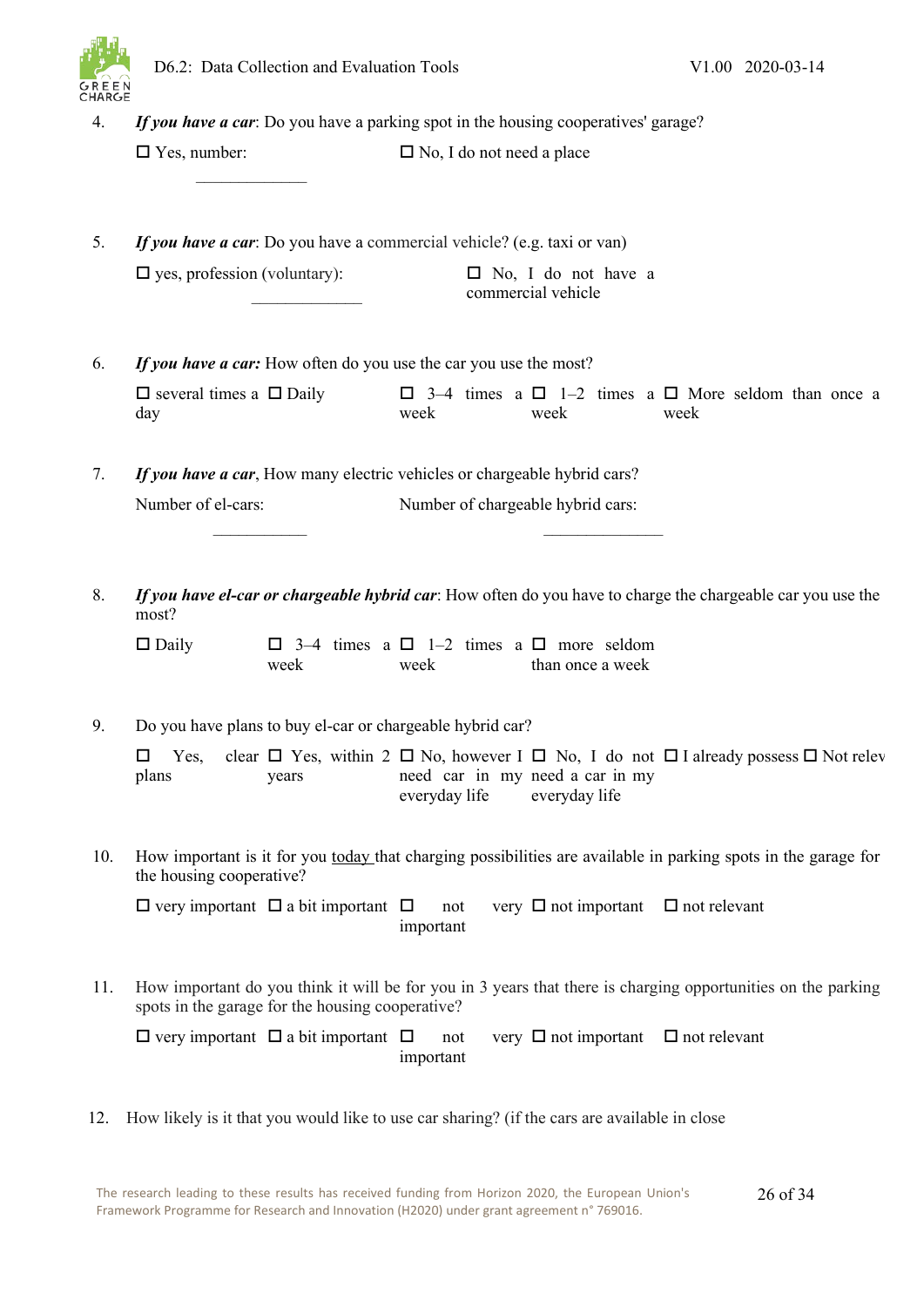

proximity to the housing cooperative)

 $\Box$  very likely  $\Box$  a bit likely  $\Box$  not very likely  $\Box$ unlikely completely  $\Box$  not relevant

13. If you have / want to get an electric car, do you want to share the charging point with others through a booking system if this can reduce your expenses?

□ Yes, that □ No, I would will important be rather have my own charging point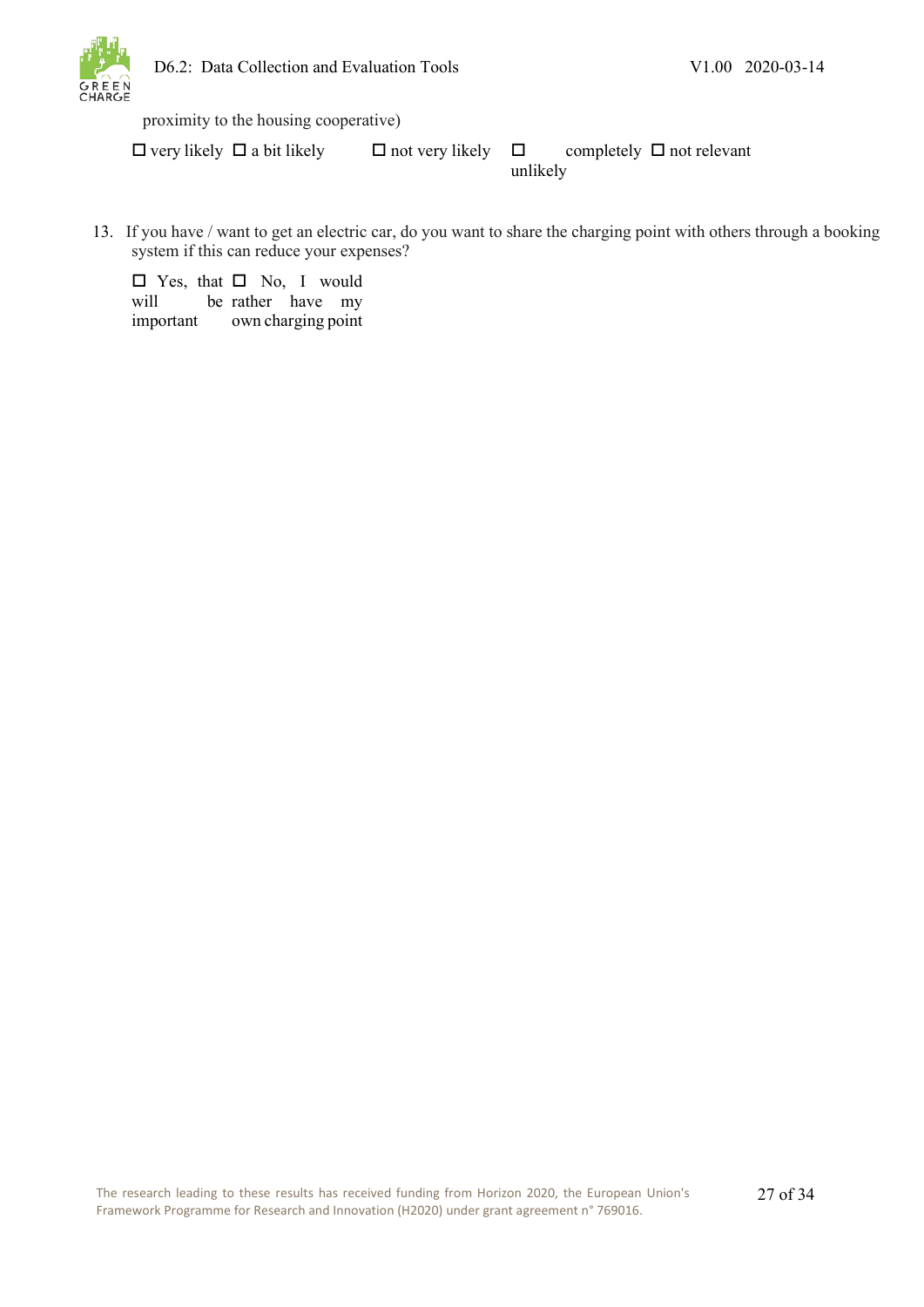

### <span id="page-29-0"></span>**A.1.2 Barcelona pilot: Survey (this is the on-line survey from May 2019, it replaces a Focus Group that was cancelled)**

#### **E-bike sharing service user needs and mobility preferences**

#### **Survey May 2019 for Sant Quirze e-bike sharing service users**

#### *Purpose with the survey*

The main purpose of the survey is to retrieve information about the user needs to help to better define new functionalities to be included in the service. Furthermore, it is intended to serve as base line data collection for the usage of the service and mobility preferences.

The survey is answered anonymously. The personal information about age and gender is kept to a minimum and it is not mandatory to answer all questions. None of the questions can be traced back to the respondent as a person. The survey is delivered by the townhall, there is no direct contact between the respondents and Eurecat. A letter explaining the project, the purpose of the survey and the data treatment is attached.

The respondents were given nearly a month to reply and several reminders were issued.

*Introduction to the survey. Consent request*

*Initial survey of users of electric bicycle service for industrial zone.*

*We would appreciate very much if you answered this question about your experience with electric bicycle service in the industrial zone of Sant Quirze del Vallès. It will help us capture real needs and implement improvements within the GreenCharge project.*

*- Answer with the utmost sincerity, but if you are not comfortable with any questions, leave it blank*

*- If you have any remark about a question, add it to the answer box of some questions or at the end of the questionnaire*

*- If you have general comments, add them to the bottom of the questionnaire*

*1.Do you accept these conditions:*

*- Your answers will be treated anonymously*

*- The results of the survey may be published anonymously and in reports and publications of the project*

*- Answers can be saved up to 6 months after the project is completed. Then they will be eliminated permanently.*

*You need to answer to continue*

- *Yes*
- *No*

### *Questions*

#### Section 1: Tell us about you

#### *We would need some socio-demographic information*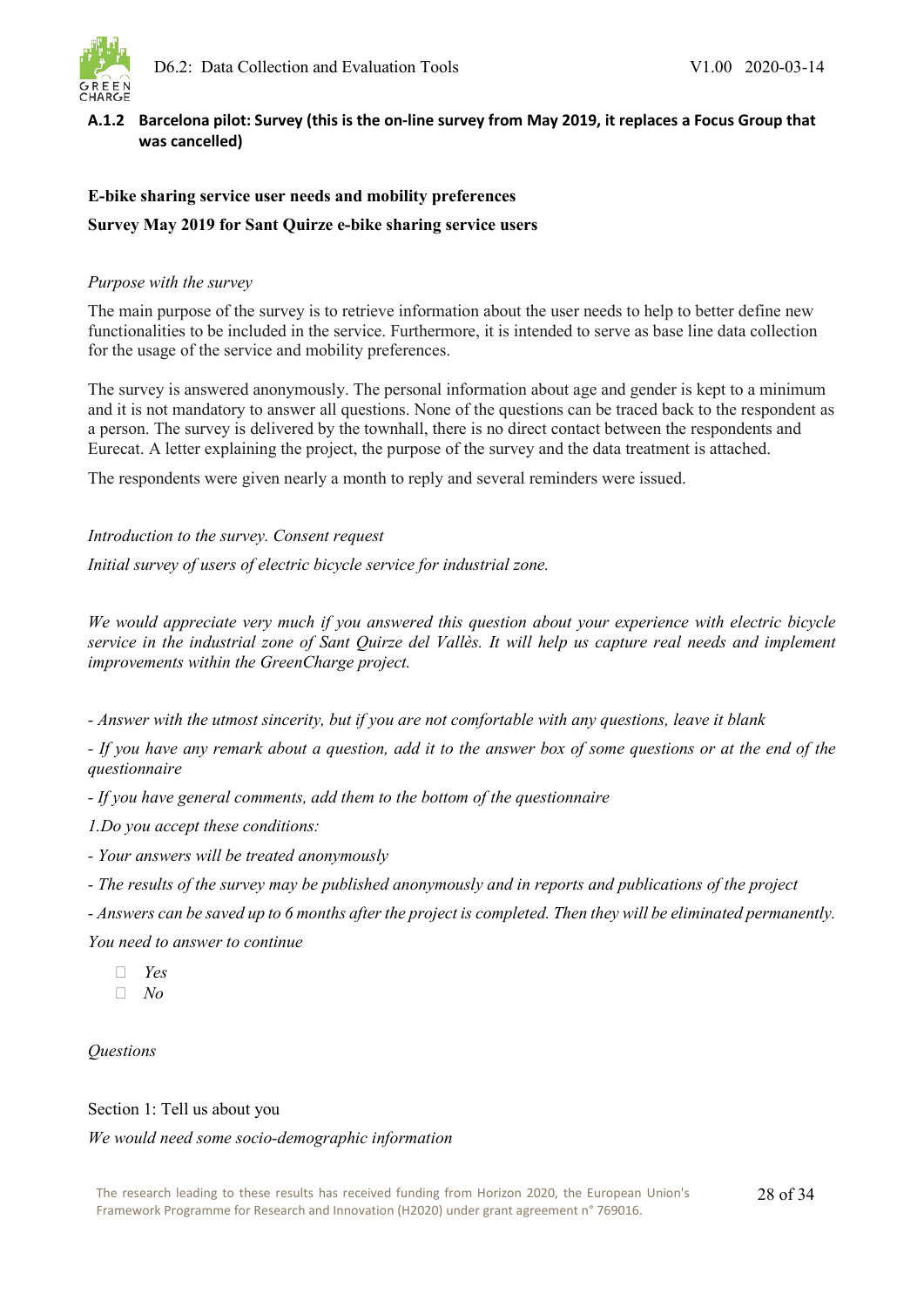

2.How old are you?

- $^{\circ}$  18-25
- $^{\circ}$  26-35
- $^{\circ}$  36-55
- $\circ$  56-65
- $O_{66-75}$
- $\circ$  Over 75

### 3.You are...

- $\circ$  Male
- $\circ$  Female
- $\circ$  I don't want to answer

### 4.Do you live in Sant Quize del Vallès?

- $\degree$  25 km away (or more)
- $\overline{O}$  10-25 km away
- $\overline{\mathbb{C}}$  Less than 10 km away

### 5.Your choice for a mobility option is based on...

- $\Box$  Time/speed
- $\Box$  Cost
- $\Box$  Convenience (confort)
- $\square$  Environmental impact

### Section 2: The e-bike sharing service

*The following questions are related to the e-bike sharing service for Sant Quirze industrial zone, as it is today*

### 6.How did you get to know about the e-bike sharing service?

7.Do you use it regularly?

- $\circ$  Yes
- $\overline{\circ}$ <sub>No</sub>

8.How many times have you use it?

- $\circ$  More than 50
- $\circ$  50 to 25
- $\overline{O}$  25 to 10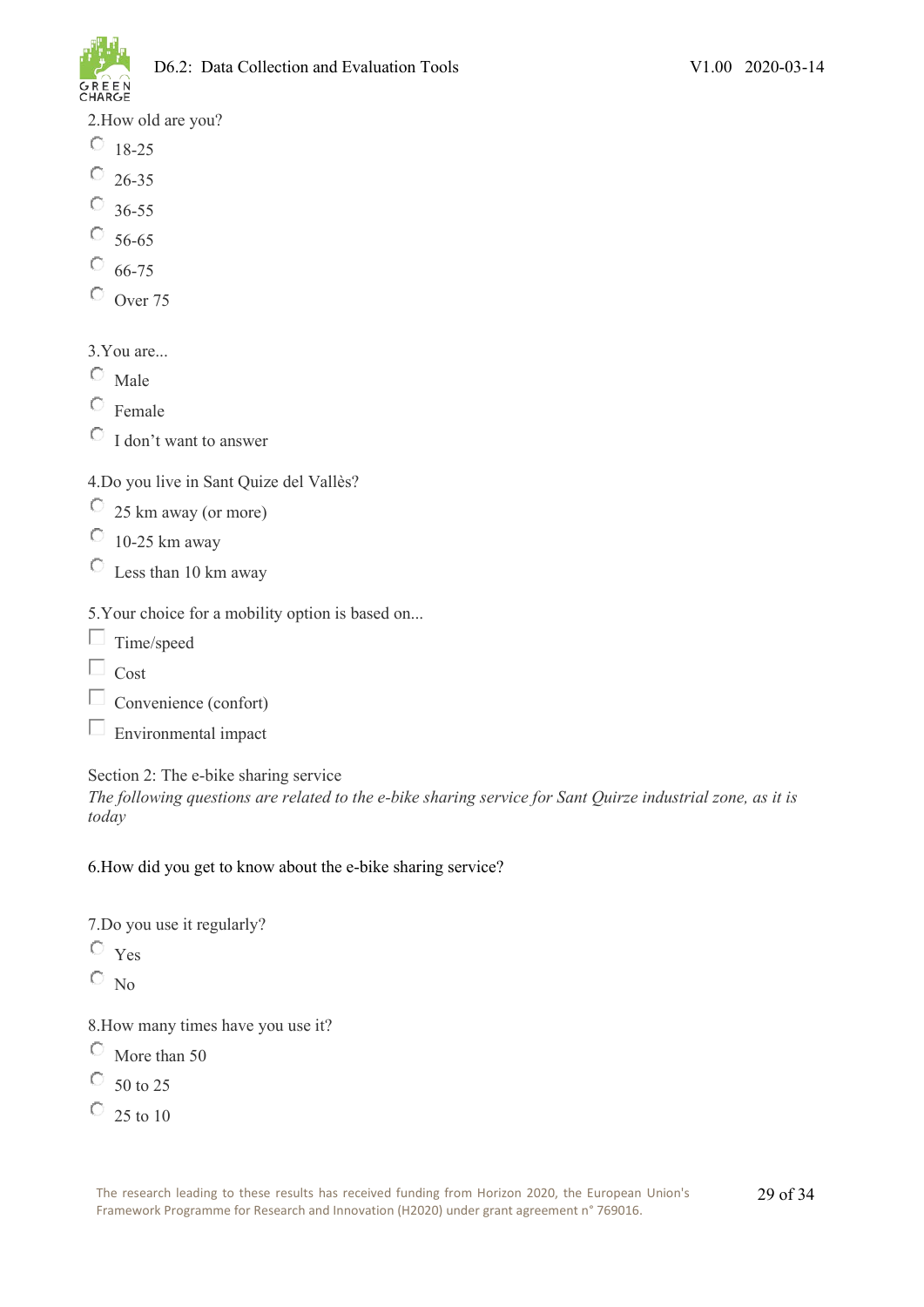

- $\circlearrowright$ Less than 10
- $\circ$  None

9.Why do you use the e-bike sharing service? Or why not?

10.If possible, would you use it for other time slots? Or other purposes?

- $\circ$   $_{\text{Yes}}$
- $\overline{\circ}$  N<sub>0</sub>
- $\overline{\bigcirc}$  It depends
- 11.When? Why? On which is depends?
- 12.Do you know other people that may like to use the sharing service as well?
- O Many
- Ō Some
- $\circ$  None
- 13.Why don't they use it?
- 14. Are you a user of any other sharing service?
- 15. Which ones?

16. According to your user experience with the e-bike sharing service, would you buy your own an e-bike?

### Section 3: How can we improve the service

*Within the framework of the GreenCharge project we propose to add new technologies to the service that facilitate their use. These measures include the development of a smartphone app. Your opinion will help us design this app to include the features that are useful to you.*

17. Tell us at least one thing that you like about the e-bike sharing service

18. Tell us at least one thing that you don't like about the e-bike sharing service

19. Make a proposal for improvement

20. We may improve the registration process if …. (some ideas: it is an on-line process through an app, we can link the user and the bike in user at any moment, …)

21. We may improve the incidences and notification process if ….

22. What is your opinion on booking? What is your proposal to manage booking offenses (anyone not returning the bike on time, anyone not using the bike s/he has booked,…)

23. Are you satisfied with current security measures? How can security be improved?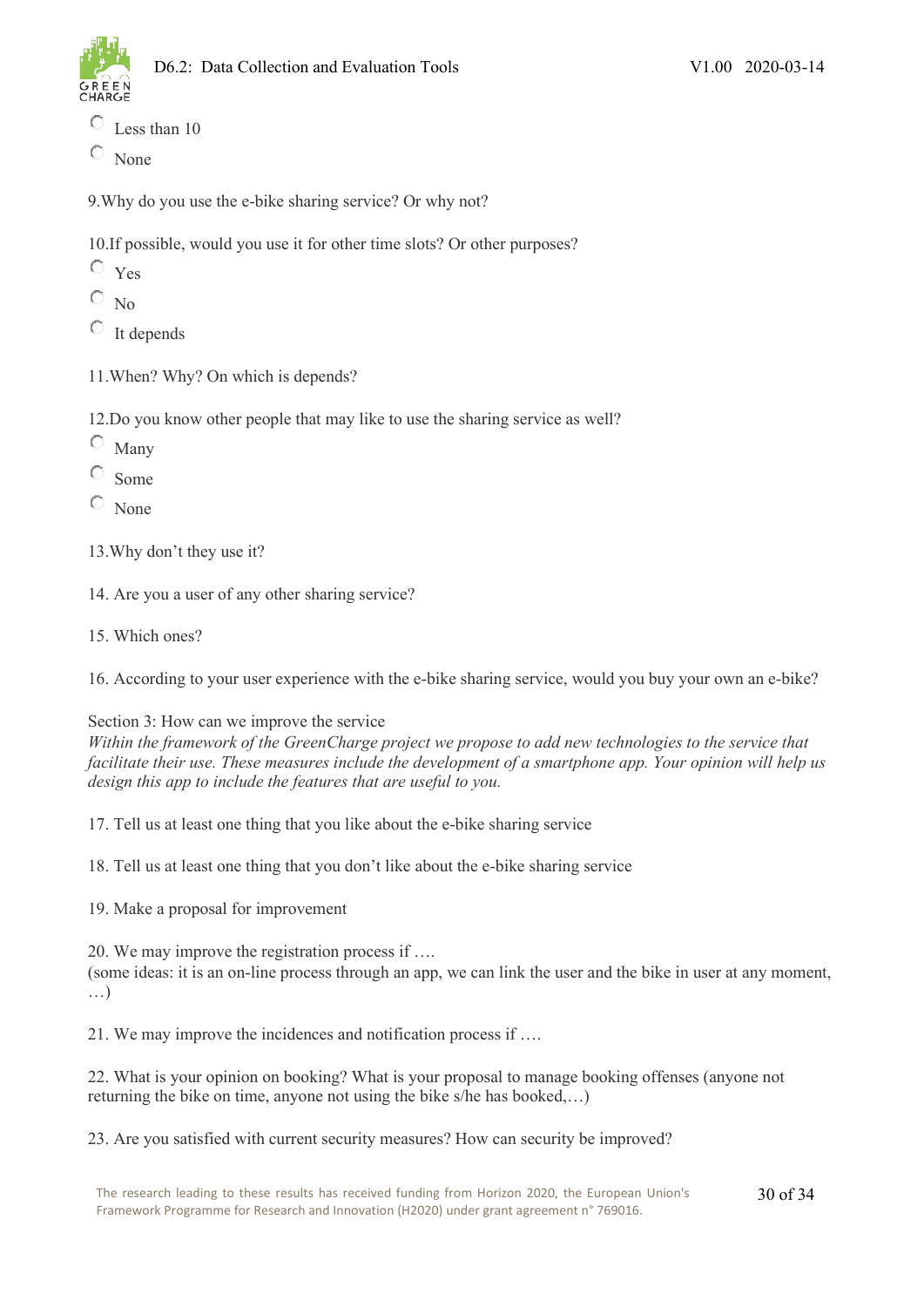

24. If security measures were satisfactory, would you bring your own e-bike?

25. What would you like the app to have? Usage history? Carbon footprint? Service usage?

26. Do you think it should include a bike trip planner? Or it is not necessary since you already know the route?

27. Would you be willing to pay for the sharing service? Who do you think should manage/operate it?

28. Any further question, suggestion, comment you would like to share with us?

### <span id="page-32-0"></span>**A.2 Appendix 2 : Interview guide for group- and individual interviews (adjust to number and group of residents participating)**

### *General*

- What is the situation in your household with respect to car ownership and use?
- What are your thoughts on electric vehicles and charging (future scenario)?
	- o Do you have or do you plan to buy an EV? Why?
- What are your thoughts on car sharing? Are you interested in car sharing?

### *The process*

- What is your experience on the process of installing private charging in the housing cooperative?
- Did you understand the information, did you miss any information? What?
- What is your opinion of the housing cooperative board in this process?

### *User experience with the installed charging system*

- If you have an EV; what is your experience with the installed charging system?
	-
	- o What are you most and least satisfied with? What do you think of the user interface/ app?
	- o What do think about priority charging, and have you used it?
	- o How satisfied are you with the capacity of the system? Do you always get charging when you need it?

### *Costs*

- What do you think about the price level of the system? What would be a reasonable price?
- Do you have an understanding of the financial support to the housing cooperative from Oslo municipality/ Green Charge/ OBOS? Has this support affected your opinions on EV/ charging?

### *Suggestions for improvements*

- What is the most hassle with the charging system today?
- Do you have suggestions for improvements?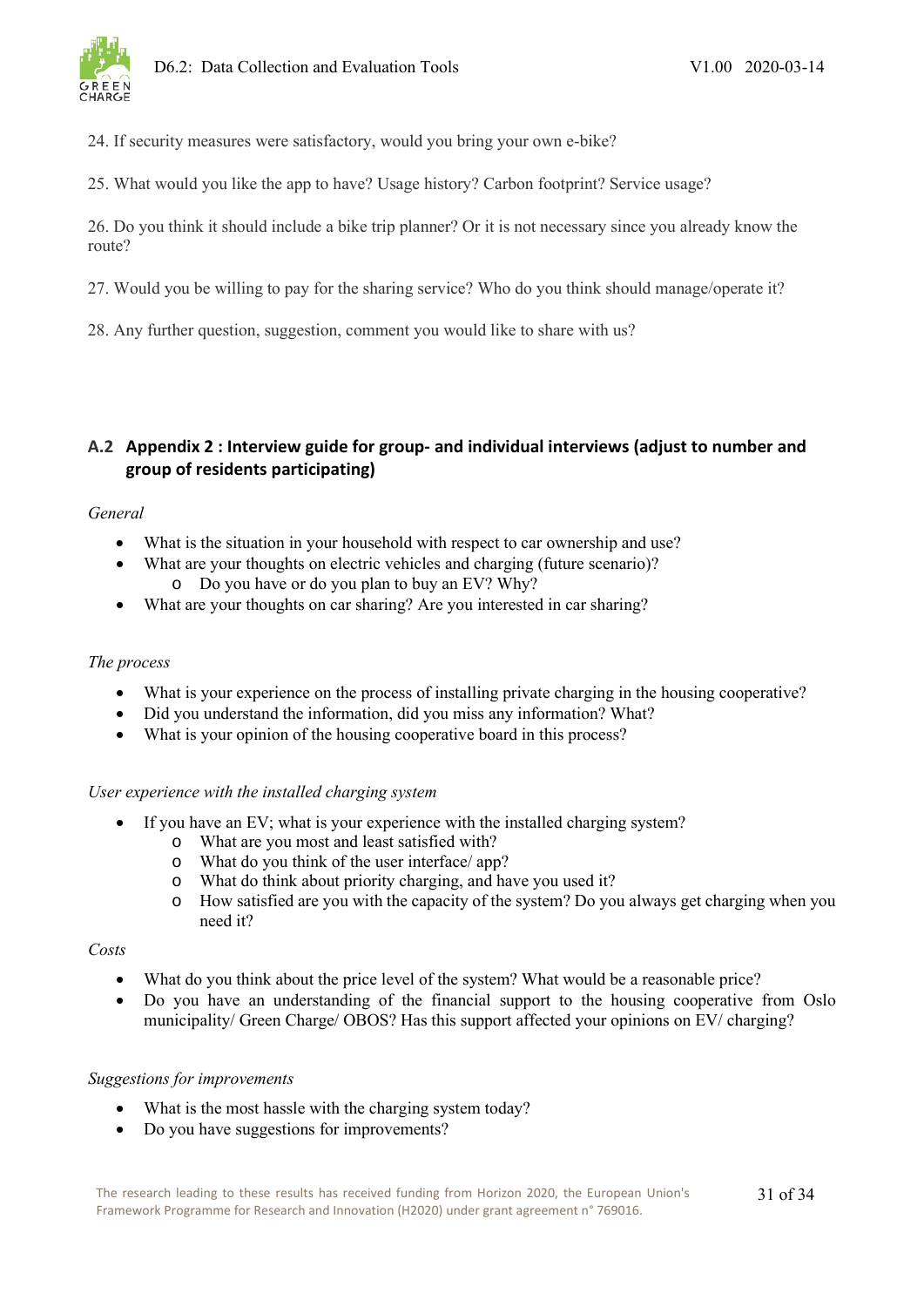

• Do you have anything to add?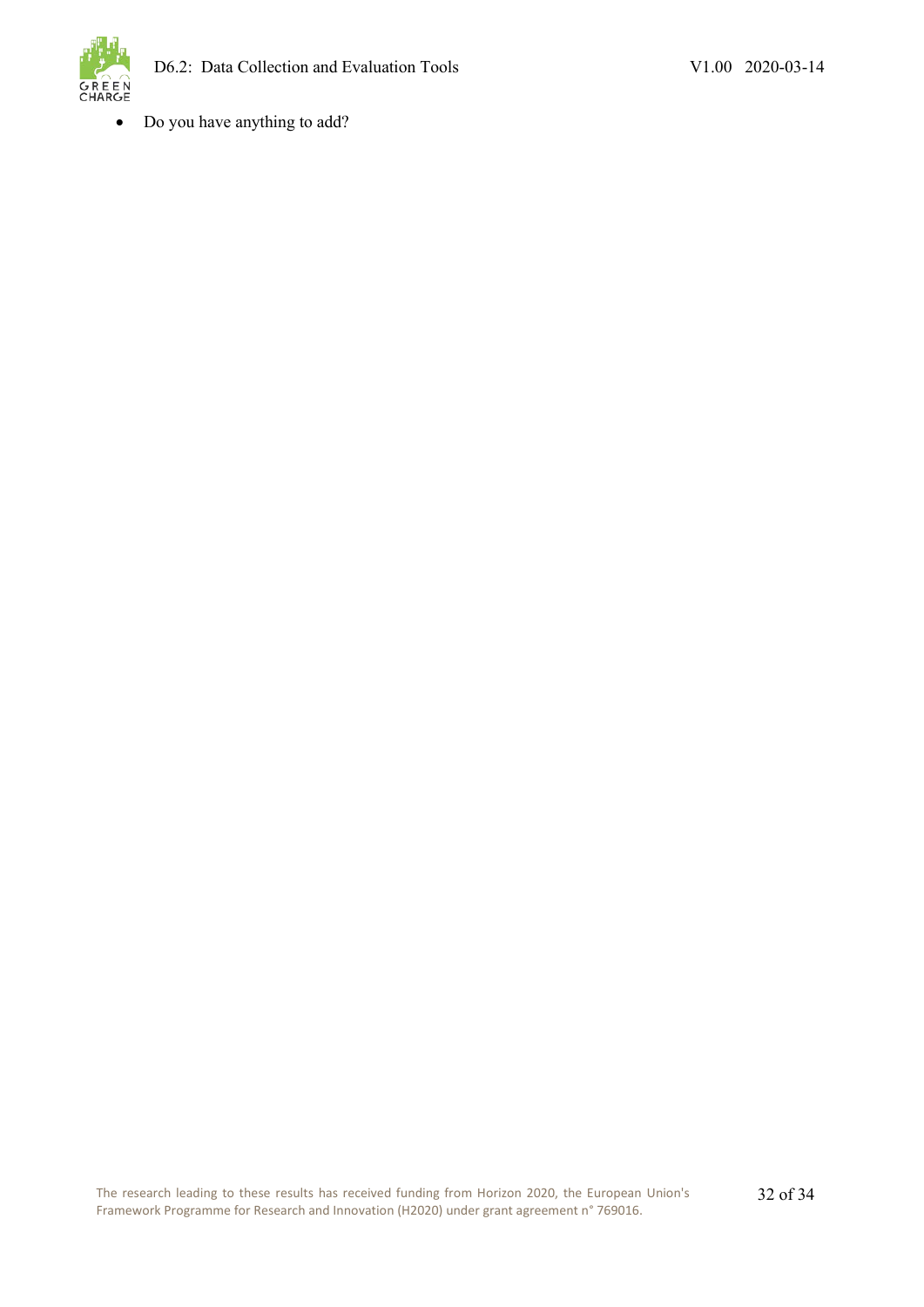

## <span id="page-34-0"></span>Members of the GreenCharge consortium

| <b>SINTEF</b>                               | SINTEF AS (SINTEF)<br>NO-7465 Trondheim<br>Norway<br>www.sintef.com                      | <b>Project Coordinator:</b><br>Joe Gorman<br>Joe.Gorman@sintef.no<br><b>Technical Manager:</b><br>Shanshan Jiang<br>Shanshan.Jiang@sintef.no |
|---------------------------------------------|------------------------------------------------------------------------------------------|----------------------------------------------------------------------------------------------------------------------------------------------|
| eSmart                                      | eSmart Systems AS (ESMART)<br>NO-1783 Halden<br>Norway<br>www.esmartsystems.com          | Contact:<br>Frida Sund<br>frida.sund@esmartsystems.com                                                                                       |
| <b>HUBJECT</b>                              | Hubject GmbH (HUBJ)<br>DE-10829 Berlin<br>Germany<br>www.hubject.com                     | <b>Innovation Manager:</b><br>Sonja Pajkovska<br>sonja.pajkovska@hubject.com                                                                 |
| eureca<br>Centre Tecnològic de Catalunya    | Fundacio Eurecat (EUT)<br>ES-08290 Barcelona<br>Spain<br>www.eurecat.org                 | Contact: Regina Enrich<br>regina.enrich@eurecat.org                                                                                          |
|                                             | Atlantis IT S.L.U. (ATLAN)<br>ES-08013 Barcelona<br>Spain<br>www.atlantisit.eu           | <b>Contact:</b> Ricard Soler<br>rsoler@atlantis-technology.com                                                                               |
| enchüfing                                   | Millor Energy Solutions SL (ENCH)<br>ES-08223 Terrassa<br>Spain<br>www.millorbattery.com | <b>Contact: Gerard Barris</b><br>gbarris@enchufing.com                                                                                       |
| IVI II<br>www.motitworld.com                | Motit World SL (MOTIT)<br>ES-28037 Madrid<br>Spain<br>www.motitworld.com                 | <b>Contact:</b> Valentin Porta<br>valentin.porta @ going green.es                                                                            |
| <b>Freie</b><br>Hansestadt<br><b>Bremen</b> | Freie Hansestadt Bremen (BREMEN)<br>DE-28195 Bremen<br>Germany                           | <b>Contact:</b> Michael Glotz-Richter<br>michael.glotz-<br>richter@umwelt.bremen.de                                                          |

**..................................................................................................................................................................................................................**